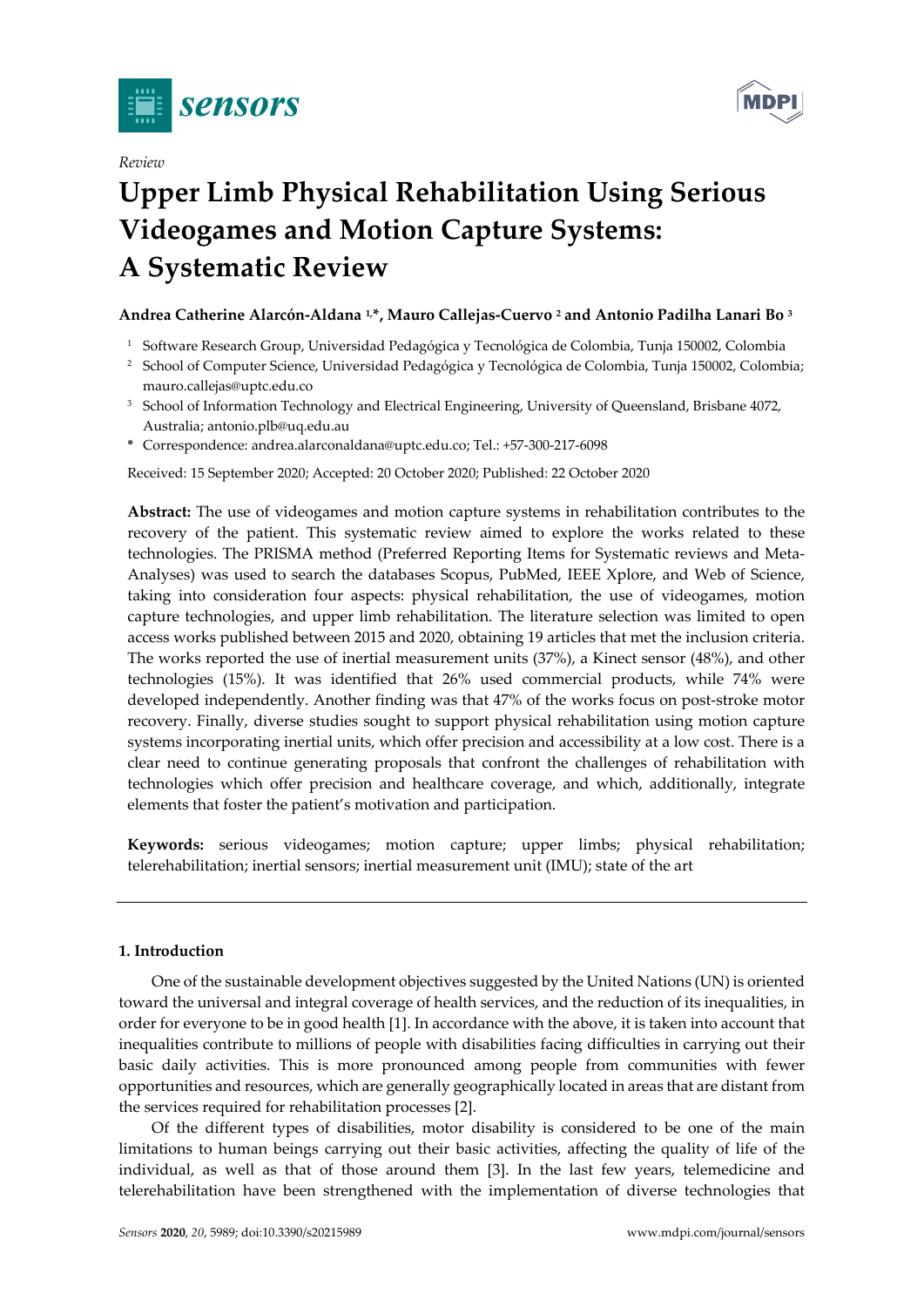support rehabilitation processes, oriented toward providing patients with the services required, reducing the number of journeys to main cities, where, in general, specialists, hospitals, clinics, and centers equipped with the technology for the therapies are located. The benefits of telemedicine are more evident in cases associated with traveling and the mobility of the patient, costs, or other factors, for instance, in a situation of isolation or confinement such as that experienced worldwide due to COVID 19, which does not allow people to travel somewhere that is adapted for the necessary therapy session for the patients' recovery [4].

Although in the last few years there have been many technological proposals that support physical rehabilitation, there are still difficulties and gaps in the area which represent an opportunity to contribute to improvements in biomechanical data capture accuracy, the coverage and affordability of health services, and the flexibility and motivation offered to the patients.

With the purpose of identifying the advances and the options available, in order to contribute to the improvement of motor rehabilitation processes, this review includes works published between 2015 and June 2020, oriented toward the support of upper limb physical rehabilitation, which use videogames and a motion capture system. These publications mainly show the use of the Kinect sensor and inertial sensors as motion capture systems. At the same time, it is identified that the works included mainly support motor rehabilitation in people who have suffered a stroke, and another aspect that stands out is the use of commercial systems on the market, which offer different videogames for motor rehabilitation. The objective of this systematic review is to determine the main contributions to this type of rehabilitation in order to identify the opportunities and challenges that should be taken into consideration in future proposals, focused on the improvement in quality of life of people with motor disabilities.

## **2. Materials and Methods**

This section provides a description of the process and criteria taken into account to conduct the article selection included in this documental research, according to aspects of the PRISMA method (Preferred Reporting Items for Systematic reviews and Meta-Analyses) [5]. This allowed the authors to critically identify, select, and evaluate the relevant research, as well as compile and analyze the data from the studies included in the review.

## *2.1. Eligibility Criteria*

The eligibility criteria taken into consideration for inclusion of the studies in this review were (i) that they were published in English, (ii) that they were published within the last 5 years, in the period 2015–June 2020, (iii) that the full text was open access, and (iv) that the type of document was an article, systematic review, state-of-the-art review, or journal.

Concerning the second aspect, the period mentioned was selected, given that as, from 2010, when Kinect was created, and until 2015, its use became popular in different contexts. After 2015, it is noticeable that there was an upsurge of companies and projects using other motion capture systems and integrating serious videogames, in addition to the Kinect sensor, in the field of rehabilitation, which is the main interest of the present study. Another relevant element in this review is that the studies included had therapeutic purposes of rehabilitation or telerehabilitation of the upper limb using videogames and some motion capture system, regardless of the gender and age of the population which participated in the validation of the proposals described.

## *2.2. Search Strategy*

The search of the publications was carried out in four academic databases: Scopus, PubMed, IEEE Xplore, and Web of Science. The following search terms, classified into four groups, were used: (i) medical aspect: rehabilitation, health, "physical therapy", musculoskeletal, telerehabilitation, "tele-rehabilitation", "tele rehabilitation"; (ii) use of videogames: videogames, "video games", videogames, "serious videogames", "serious games", "serious video games", exergames, exergaming, "active videogames"; (iii) motion capture system technology: "inertial sensor", "motion capture",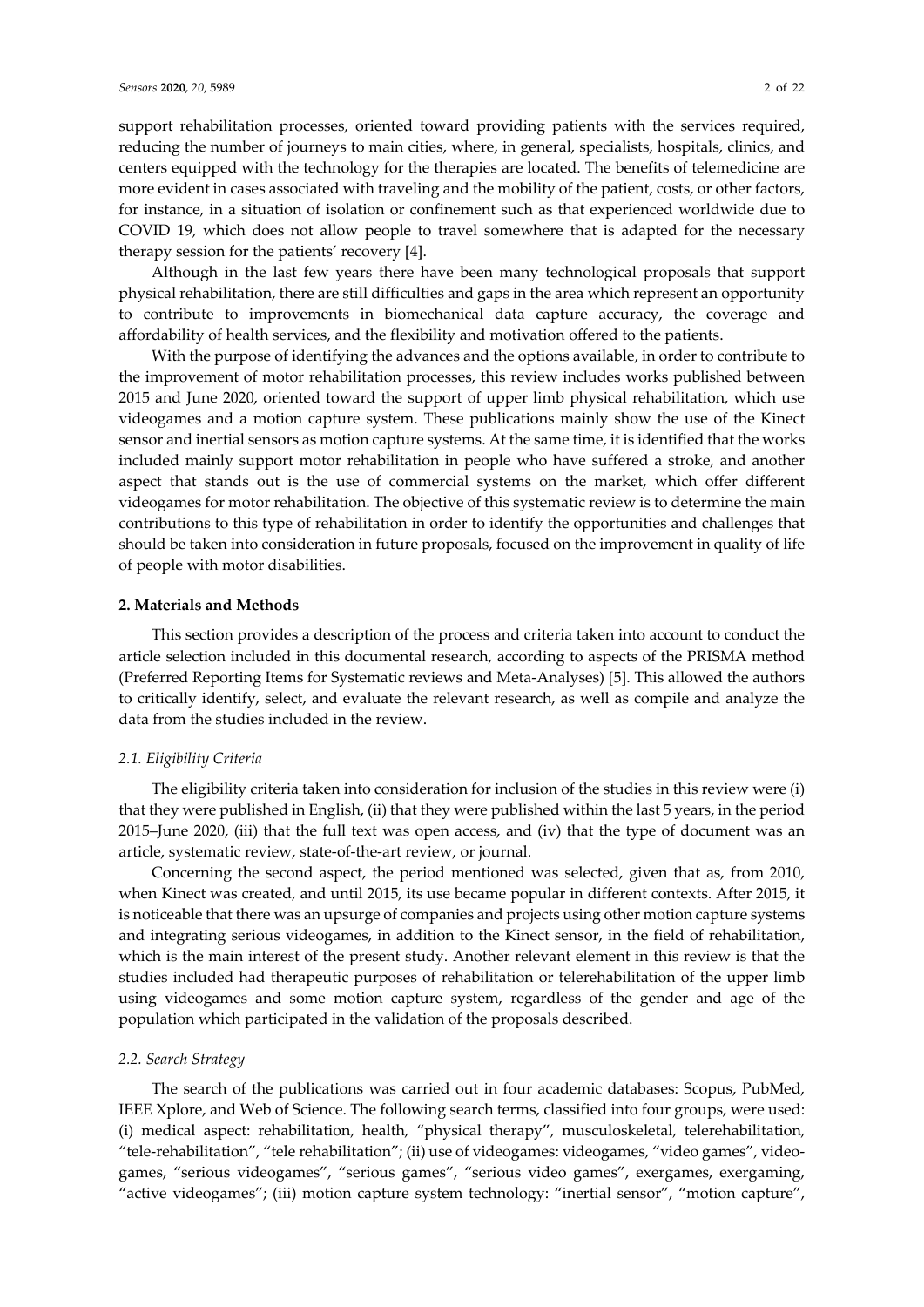mocap, "motion capture system", wearable; iv) segment or part of the body the rehabilitation is focused on: "upper limb", elbow, shoulder, arm, wrist, humerus. In the search parameters used in the databases (see Table 1), in each group, the operator OR was included between the different terms considered to be synonyms, and, to separate the groups, the operator AND was used, thereby enabling the search to include at least one relevant term from each group in the data consultation.

| Database           | <b>Search Parameters</b>                                                   |
|--------------------|----------------------------------------------------------------------------|
|                    | TITLE-ABS-KEY (((rehabilitation OR health OR "physical therapy" OR         |
| Scopus             | "musculoskeletal") AND (videogames OR "video games" OR "video-games" OR    |
|                    | "serious videogames" OR "serious games" OR "serious video games" OR        |
|                    | "exergames" OR "exergaming" OR "active videogames") AND ("upper limb"      |
|                    | OR "elbow" OR "shoulder" OR "arm" OR "wrist" OR "humerus") AND             |
|                    | ("inertial sensor" OR "motion capture" OR "motion capture system" OR mocap |
|                    | OR wearable))) AND (LIMIT-TO (PUBYEAR, 2020) OR LIMIT-TO (PUBYEAR,         |
|                    | 2019) OR LIMIT-TO (PUBYEAR, 2018) OR LIMIT-TO (PUBYEAR, 2017) OR           |
|                    | LIMIT-TO (PUBYEAR, 2016) OR LIMIT-TO (PUBYEAR, 2015))                      |
|                    | ((rehabilitation OR health OR "physical therapy" OR "musculoskeletal") AND |
| PubMed             | (videogames OR "video games" OR "video-games" OR "serious videogames"      |
|                    | OR "serious games" OR "serious video games" OR "exergames" OR              |
|                    | "exergaming" OR "active videogames") AND ("upper limb" OR "elbow" OR       |
|                    | "shoulder" OR "arm" OR "wrist" OR "humerus") AND ("inertial sensor" OR     |
|                    | "motion capture" OR "motion capture system" OR mocap OR wearable))         |
|                    | ((rehabilitation OR health OR "physical AND therapy" OR musculoskeletal)   |
| <b>IEEE</b> Xplore | AND (videogames OR "video AND games" OR video-games OR "serious AND        |
|                    | videogames" OR "serious AND games" OR "serious AND video AND games"        |
| and Web of         | OR exergames OR exergaming OR "active AND videogames") AND ("upper         |
| Science            | AND limb" OR "elbow" OR "shoulder" OR "arm" OR "wrist" OR "humerus")       |
|                    | AND ("inertial AND sensor" OR "motion AND capture" OR "mocap" OR           |
|                    | "motion AND capture AND system" OR wearable))                              |

**Table 1.** Search parameters in the different databases.

The terminology used to refer to motion capture technology often changes between scientific domains. For instance, in clinical studies, it may be possible that focus was given to the manufacturer name. In other papers, alternative terms may have been used, such as simply "accelerometers" or "motion sensing". We recognize this is a limitation of the methodology adopted in this paper, which may have prevented some papers from being listed in the first stage.

## *2.3. Description of the Selection Process of the Study*

The selection process of the works related to the review topic included four phases: firstly, the identification of the studies, in which all the records that respond to the search parameters in each database were taken into account; secondly, the application of a filter, using the eligibility criteria, in order to select the works related to the purpose of the review, which are available and can be accessed; thirdly, a "screening" phase, which filtered out works, eliminating those that did not adjust to the focus of the investigation and/or those which appeared in multiple databases; finally, an inclusion phase, allowing for the identification of documents to be part of the detailed analysis of the systematic review.

## **3. Results**

This section shows the findings of the selection process of the study, as well as the characteristics of the works included in the analysis and the individual results presented in those publications.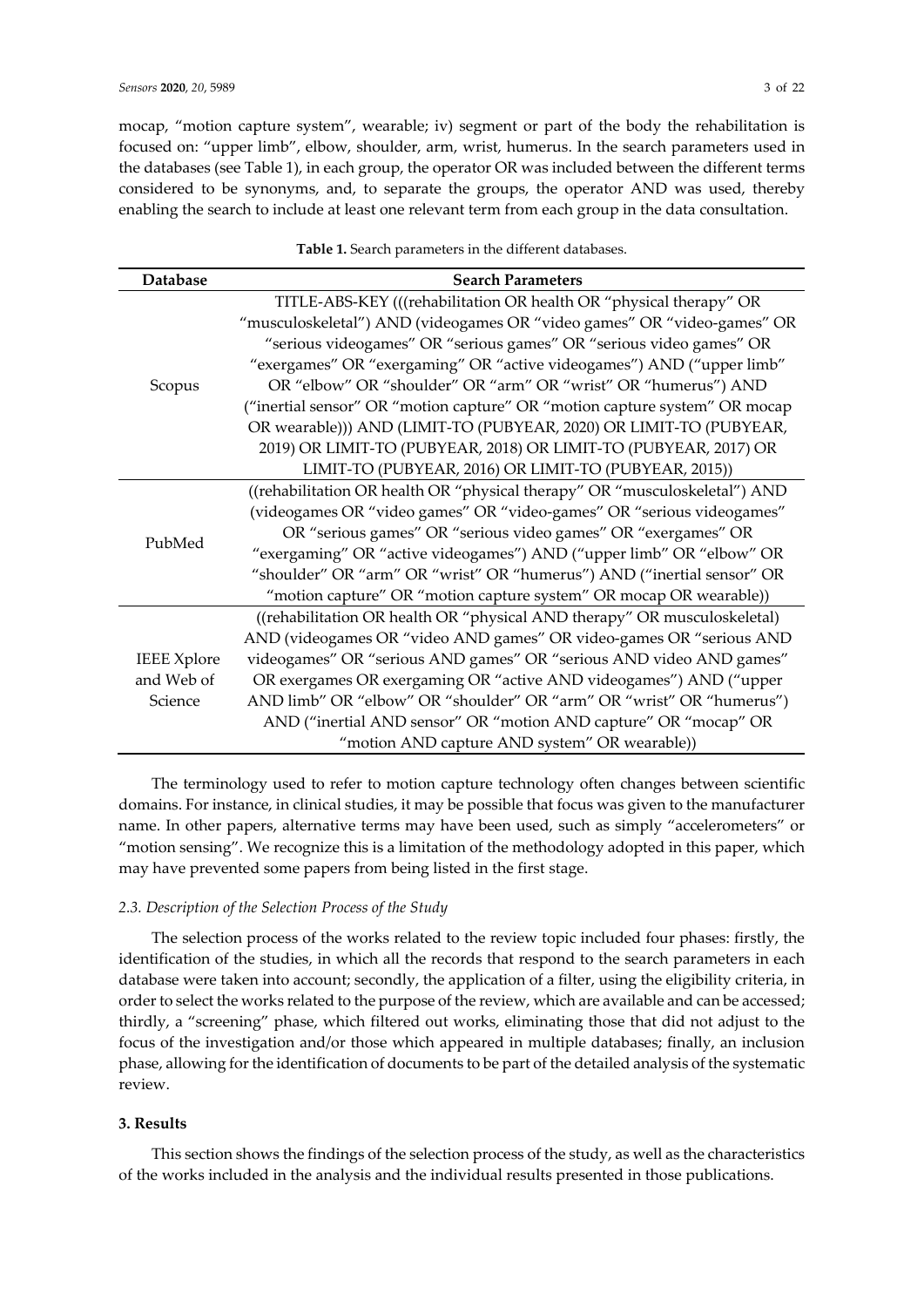Figure 1 presents the systematic process for the selection of peer-reviewed articles, in which it was identified that a total of 122 documents, published between 2015 and June 2020 and which included the search terms, were found on the databases. In essence, they are studies that focused on the support of upper limb physical rehabilitation, with the use of videogames and motion capture systems. From the total, after applying the eligibility criteria described, 31 works were left; afterward, 11 were eliminated as they were duplicated, and one referred to a book of abstracts from a conference [6]. Thus, the number was reduced to 19 documents, which were directly related to the topic of this review.



**Figure 1.** Systematic process used in the selection of articles, based on PRISMA (Preferred Reporting Items for Systematic reviews and Meta-Analyses).

## *3.2. General Characteristics of the Study*

The main characteristics of the 19 works included in the review could be classified into four groups: (i) according to the motion capture system used; (ii) according to the diagnoses or clinical condition the investigation focuses on; (iii) population included in the validation process; (iv) availability (affordability) of the technology used (motion capture system, videogame, technological platform) in the investigation.

## 3.2.1. Motion Capture Systems Reported in the Studies

Regarding the motion capture systems reported to be used in the 19 studies, nine (48%) used Microsoft Kinect, seven (37%) used inertial measurement units (IMUs), one (5%) used a passive orthosis (which integrates inertial sensors, which would add up to 42% for the use of inertial sensors in these works), one (5%) of the studies used Microsoft HoloLens, and the remaining 5% corresponded to a study which reported a systematic review in a period different from that established and, therefore, it was not considered in the review (see Figure 2).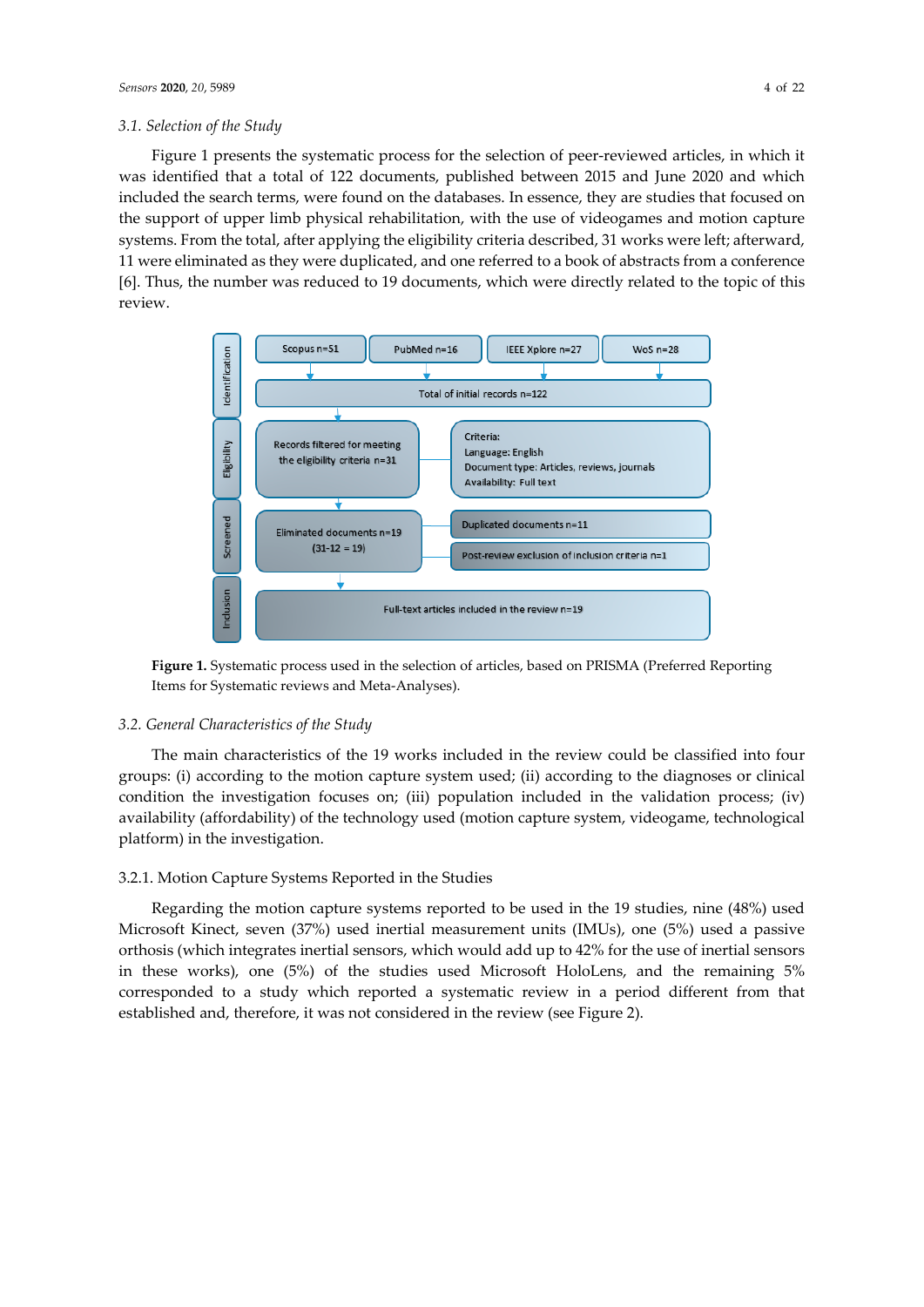

Figure 2. Percentage of the use of motion capture systems.

3.2.2. Diagnosis or Clinical Condition on which the Technology Described in the Works was Focused

In the studies analyzed, it was identified that 47% of the investigations focused on the treatment of people who suffered a stroke, 11% addressed situations related to the range of movement (ROM), another 11% contributed to the treatment of any injury in the upper limb, 5% oriented their investigation toward people with Friedreich's ataxia, 5% focused on the treatment of children with cerebral palsy, 5% analyzed energy expenditure in the execution of physical activity, and 16% did not focus on an illness or clinical condition in particular, but on the analysis of technology; thus, they were classified as "not applicable" (N/A), as observed in Figure 3.



**Figure 3.** Diagnoses in the works analyzed.

## 3.2.3. Population Involved in the Validation of the Results

In the validation process (Figure 4), 47% of the studies involved patients (with a 21.66 median and a 19.77 standard deviation), 32% validated their proposal only with healthy participants, 11% made a correlational validation between patients and healthy participants, and the remaining 11% did not validate their proposal with a specific population, given that it had a technical focus (drift correction or systematic review of the literature, mainly).

POPULATION INVOLVED IN THE VALIDATION OF THE STUDIES



**Figure 4.** Percentage of the population involved in the study.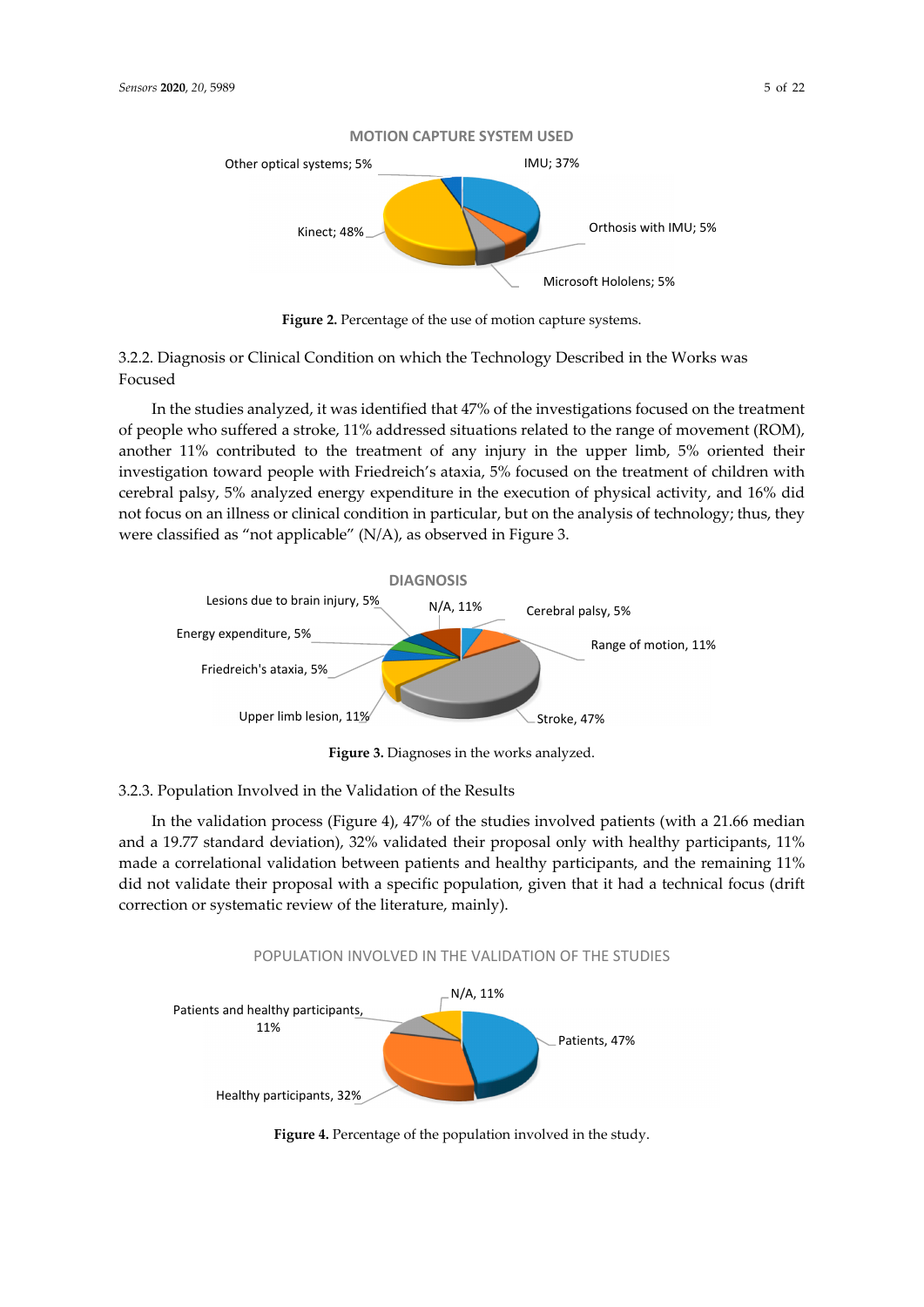## 3.2.4. Affordability of the Technology Used

With regard to technology availability and affordability, 21% of the works included in this review used commercial products focused on physical rehabilitation. Another 21% proposed systems, referring to the development of technology in academic and/or investigative environments. Most of the studies (58%) were classified as "mixed", given that the technology used involved a combination of commercial products and some personalized development (mainly videogames), as observed in Figure 5.

#### **AFFORDABILITY OF THE TECHNOLOGY USED**



**Figure 5.** Distribution of the technology used.

An additional aspect in the global analysis of the literature is that, although, within the search parameters, the upper limbs were included, it was identified that there was diversity regarding the part of the body being focused on in the works, as presented in Figure 6. It can be observed that 47% referred, in a general way, to the upper limb, 16% referred specifically to the wrist and the hand, 5% analyzed the range of movement of the shoulder joint, 5% included both upper limbs and lower limbs, 11% oriented the treatment toward the upper part of the body, another 11% focused on the movement of the whole human body, and the remaining 11% had a different focus; thus, they did not analyze any part of the human body.



**Figure 6.** Distribution of the part of the body treated in the study.

## *3.3. Technologies As Support in the Physical Rehabilitation of the Upper Limb*

Table 2 presents the main characteristics of each of the 19 studies analyzed and identifies how they supported physical rehabilitation using videogames and motion capture systems.

**Table 2.** Search parameters in the different databases. IMU, inertial measurement unit; MS, Microsoft; ROM, range of motion; N/A, not applicable.

| No.<br>System |     | Condition         | (Sample) * | Used **                                          | <b>Body</b><br>Rehabilitated | Reference |
|---------------|-----|-------------------|------------|--------------------------------------------------|------------------------------|-----------|
|               | IMU | Cerebral<br>palsy | 19P        | Mixed: Myo<br>bracelet,<br>adapted<br>commercial | Hand and<br>wrist            | $[7]$     |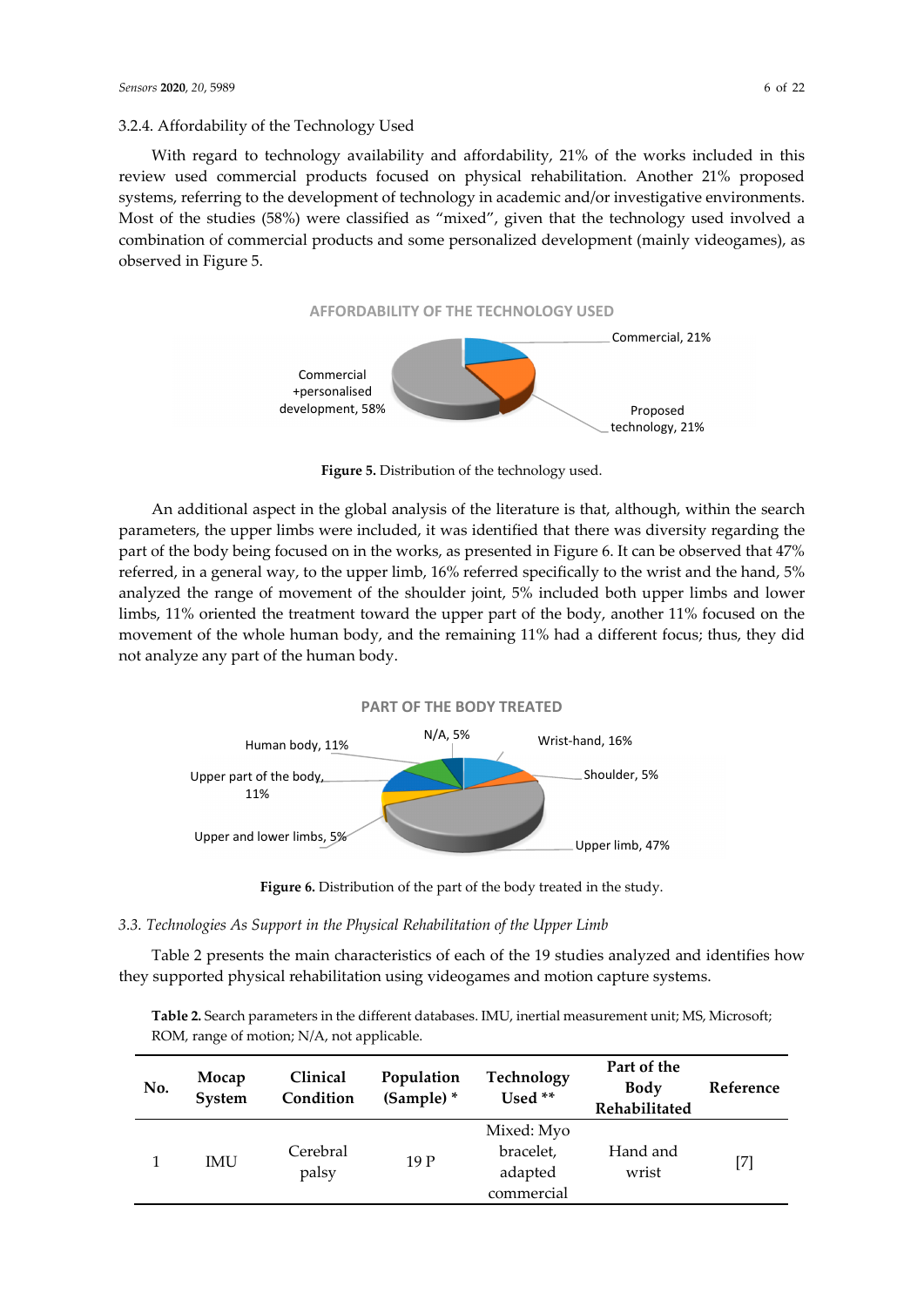|                |                  |                       |                  | videogame               |               |        |
|----------------|------------------|-----------------------|------------------|-------------------------|---------------|--------|
|                |                  |                       |                  | (Dashy                  |               |        |
|                |                  |                       |                  | Square and              |               |        |
|                |                  |                       |                  | personalized            |               |        |
|                |                  |                       |                  | software                |               |        |
|                |                  |                       |                  | development)            |               |        |
|                |                  |                       |                  | Mixed: MS               |               |        |
| $\overline{2}$ | <b>MS</b>        | <b>ROM</b>            | 25 H             | HoloLens and            | Shoulder      | [8]    |
|                | HoloLens         |                       |                  | developed               |               |        |
|                |                  |                       |                  | videogame               |               |        |
|                |                  |                       |                  | Proposed                |               |        |
|                |                  |                       |                  | system: an              |               |        |
| 3              | <b>IMU</b>       | Stroke                | $8\,\mathrm{H}$  | environment             | Upper and     | [9]    |
|                |                  |                       |                  | of games and            | lower limbs   |        |
|                |                  |                       |                  | software for            |               |        |
|                |                  |                       |                  | the therapist           |               |        |
|                |                  |                       |                  | Mixed: MS               |               |        |
|                |                  |                       |                  | Kinect V2,              |               |        |
| $\overline{4}$ | <b>MS</b> Kinect | Upper limb<br>lesions | 10 P             | videogame               | Arm           | $[10]$ |
|                |                  |                       |                  | development,<br>and web |               |        |
|                |                  |                       |                  | application             |               |        |
|                |                  |                       |                  | Proposed                |               |        |
| 5              | IMU              | N/A                   | 11 H             | system                  | Arm           | $[11]$ |
|                |                  |                       |                  |                         |               |        |
|                |                  |                       |                  | Commercial:             |               |        |
| 6              | IMU              | N/A                   | N/A              | ArmeoSenso              | N/A           | $[12]$ |
|                |                  |                       |                  | Mixed: Myo              |               |        |
|                |                  | Upper limb            |                  | bracelet and a          |               |        |
| 7              | <b>IMU</b>       | lesions               | $10\ \mathrm{P}$ | developed               | Arm           | $[13]$ |
|                |                  |                       |                  | videogame               |               |        |
|                |                  |                       |                  | Commercial:             |               |        |
|                |                  |                       |                  | MS Kinect V2            |               |        |
|                |                  |                       |                  | and Mystic              | Upper part of |        |
| 8              | MS Kinect        | Stroke                | 30 H             | Isle                    | the human     | $[14]$ |
|                |                  |                       |                  | (videogame              | body          |        |
|                |                  |                       |                  | integrated to           |               |        |
|                |                  |                       |                  | Kinect)                 |               |        |
|                |                  |                       |                  | Mixed: MS               |               |        |
| 9              | <b>MS</b> Kinect | Stroke                | 11 P             | Kinect and a            | Arm           | $[15]$ |
|                |                  |                       |                  | developed               |               |        |
|                |                  |                       |                  | videogame               |               |        |
|                |                  |                       |                  | Mixed: MS               |               |        |
|                |                  |                       |                  | Kinect and              |               |        |
| 10             | MS Kinect        | Stroke                | 24 P             | Recovery                | Arm           | $[16]$ |
|                |                  |                       |                  | Rapids <sup>™</sup>     |               |        |
|                |                  |                       |                  | (personalized           |               |        |
|                |                  |                       |                  | videogame)              |               |        |
|                |                  |                       |                  | Mixed: MS               |               |        |
| 11             | MS Kinect        | <b>ROM</b>            | 10H              | Kinect and              | Arm           | $[17]$ |
|                |                  |                       |                  | development             |               |        |
|                |                  |                       |                  | of a                    |               |        |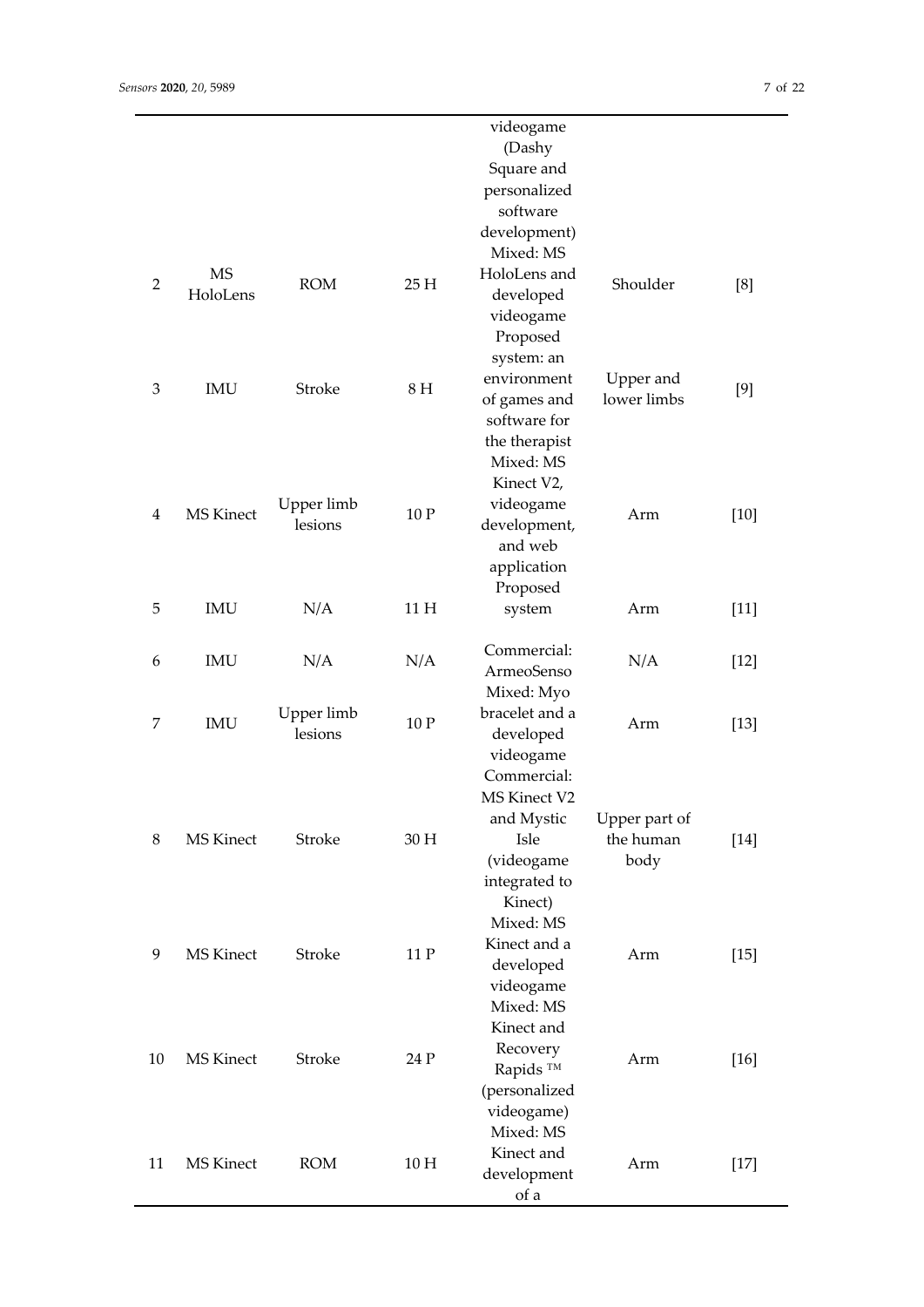|    |                     |                         |            | personalized    |               |        |
|----|---------------------|-------------------------|------------|-----------------|---------------|--------|
|    |                     |                         |            | system          |               |        |
|    |                     |                         |            | Mixed: MS       |               |        |
|    |                     | Friedreich's            |            | Kinect and      |               |        |
| 12 | <b>MS</b> Kinect    | ataxia                  | 27 P, 43 H | development     | Arm           | $[18]$ |
|    |                     |                         |            | of a            |               |        |
|    |                     |                         |            | videogame.      |               |        |
| 13 | <b>IMU</b>          | <b>Stroke</b>           | 29 P       | Commercial:     | Arm           | $[19]$ |
|    |                     |                         |            | Bimeo           |               |        |
| 14 | IMU                 | <b>Stroke</b>           | 11P        | Commercial:     | Arm           | [20]   |
|    |                     |                         |            | ArmeoSenso.     |               |        |
| 15 | <b>MS</b> Kinect    | <b>Stroke</b>           | 74 P       | Commercial:     | Human body    | $[21]$ |
|    |                     |                         |            | <b>JRS</b> Wave |               |        |
|    |                     |                         |            | Proposed        | Upper part of |        |
| 16 | <b>MS</b> Kinect    | <b>Stroke</b>           | 18 P, 12 H | system          | the human     | $[22]$ |
|    |                     |                         |            |                 | body          |        |
|    |                     |                         |            | Mixed: MS       |               |        |
| 17 | <b>MS</b> Kinect    | Energy                  | 19 H       | Kinect and      | Human body    | [23]   |
|    |                     | expenditure             |            | development     |               |        |
|    | Other               |                         |            | of a system     |               |        |
| 18 |                     | Lesions due<br>to brain |            | Mixed           | Hand          |        |
|    | optical             |                         | N/A        |                 |               | [24]   |
|    | systems<br>Orthosis | injury                  |            |                 |               |        |
| 19 |                     | Stroke                  | 7 P        | Proposed        | Wrist and     | $[25]$ |
|    | with IMU            |                         |            | system          | hand          |        |

\* Population: P = patients; H = healthy participants. \*\* Technology used: commercial and/or developed

The terms rehabilitation and habilitation, according to the World Health Organization [26], are two processes which "enable persons with disabilities to attain and maintain their maximum independence, full physical, mental, social, and vocational ability, and full inclusion and participation in all aspects of life". Rehabilitation is defined as the group of methods geared toward the recuperation of an activity or function lost or diminished by a trauma or illness, and it covers a wide variety of activities, including medical care rehabilitation, physiotherapy, psychotherapy, language therapy, occupational therapy, and support services. In this sense, physical rehabilitation is oriented to the recovery of the patient's motor function by the physical medicine and rehabilitation team.

For the autonomous development of different basic activities, the movement of various parts of the body is required, especially the upper limbs, which allow the realization of diverse complex manual activities [27]. In this sense, in the literature, diverse proposals were found oriented toward processes of upper limb physical rehabilitation, denoting marked trends concerning the use of motion capture systems and videogames.

#### 3.3.1. Use of Motion Capture Systems in Upper Limb Physical Rehabilitation

Motion capture (MOCAP) is the process of acquiring motion by combining software and hardware [28] and is understood as a technique for recording motion and its corresponding transformation into a digital model. It is commonly used in areas such as entertainment, robotics, medicine, and physical rehabilitation, among others [29,30]. Specifically in the field of physical rehabilitation, it is used to identify the effectiveness of appropriate therapy plans [31,32], which when integrated with information and communication technologies in this field, provides therapeutic assistance to patients under the modality of telemedicine. Biomechanical motion capture systems can mainly be optical and non-optical, as shown in Figure 7.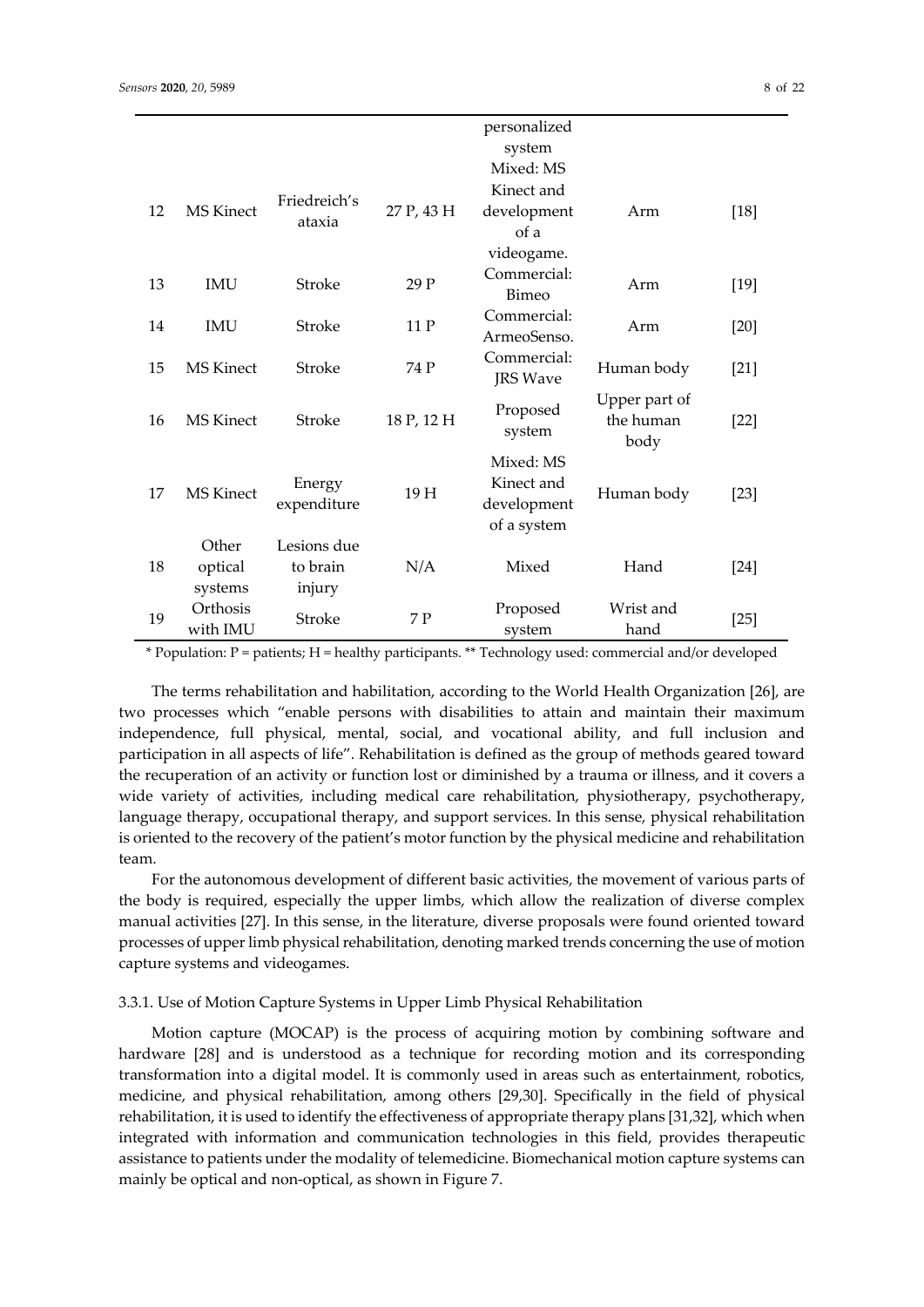

**Figure 7.** Main motion capture system methods [33].

## Optical Systems Used

Optical systems that use infrared light require the location of markers at specific points on the individual's body. Then, using a configuration with multiple cameras, properly placed around the capture space, the position of the reflective markers is recorded [34].

The measurement of human movement with optoelectronic systems offers precision due to the position of the retroreflective markers, and that depends, to a great extent, on the optical characteristics of the camera system and the algorithms implemented in the monitoring software [35]. Microsoft Kinect is an example of an optical system for motion capture without markers. This system can detect 25 joints of the human body of six people at the same time and provides precise information on depth data or corresponding original red/green/blue (RGB) data [36].

In this review, most of the works described how they involved a Kinect sensor as an optical system for motion capture in the development of the research. Some used the sensor, and, in addition, they proposed new products to support rehabilitation. For example, [10] evaluated the usability and performance of the KineActiv platform developed in Unity Engine and incorporating Microsoft Kinect V2. Its purpose was to encourage patients to do the rehabilitation exercises prescribed by the specialist, who could control the patient's performance and correct errors in their execution along the way. In addition, this work included a web platform allowing the physiotherapist to monitor the results of the session, control the patient's health, and adjust the rehabilitation routines. At the same time, [17] proposed a system denominated GoNet V2, which was associated with the Microsoft Kinect V2 game controller. It was aimed toward physical and rehabilitation specialists, and, through the recording, storage, and management of information, it supported the treatment and evaluation of the range of movement of the joint. In [18], the Kinect sensor and a game developed in a previous project (ICT4Rehab) were used in order to corroborate whether serious videogames could be used as an evaluation tool for the functioning of the upper limbs in the treatment of motor deterioration in patients with Friedreich's Ataxia, even with a patient sitting in a wheelchair.

Furthermore, [14] determined the spatial precision and the validity of the measurement of Microsoft Kinect V2, using the videogame Mystic Isle, developed as a rehabilitation game. In this case, they compared the results of the sensor with a motion capture system using standard markers, Vicon, which is another optical motion capture system incorporating markers, which uses infrared cameras to track the three-dimensional location of the reflective markers placed on the body. This work presented satisfactory results in the improvement of the motor function and the performance of daily activities in people with a chronic cerebrovascular accident. Regarding the results of the visual comparative analysis with Vicon, for the case of the hand and the elbow, Kinect V1 showed good precision in the calculation of the movement trajectory, but its validity was limited in terms of the movement of the shoulder. For its part, [15] presented five experiments, three of which were application cases, using devices part of the research project called REHABITATION. In one of these cases, a videogame was proposed in addition to the use of Kinect, which fostered the rehabilitation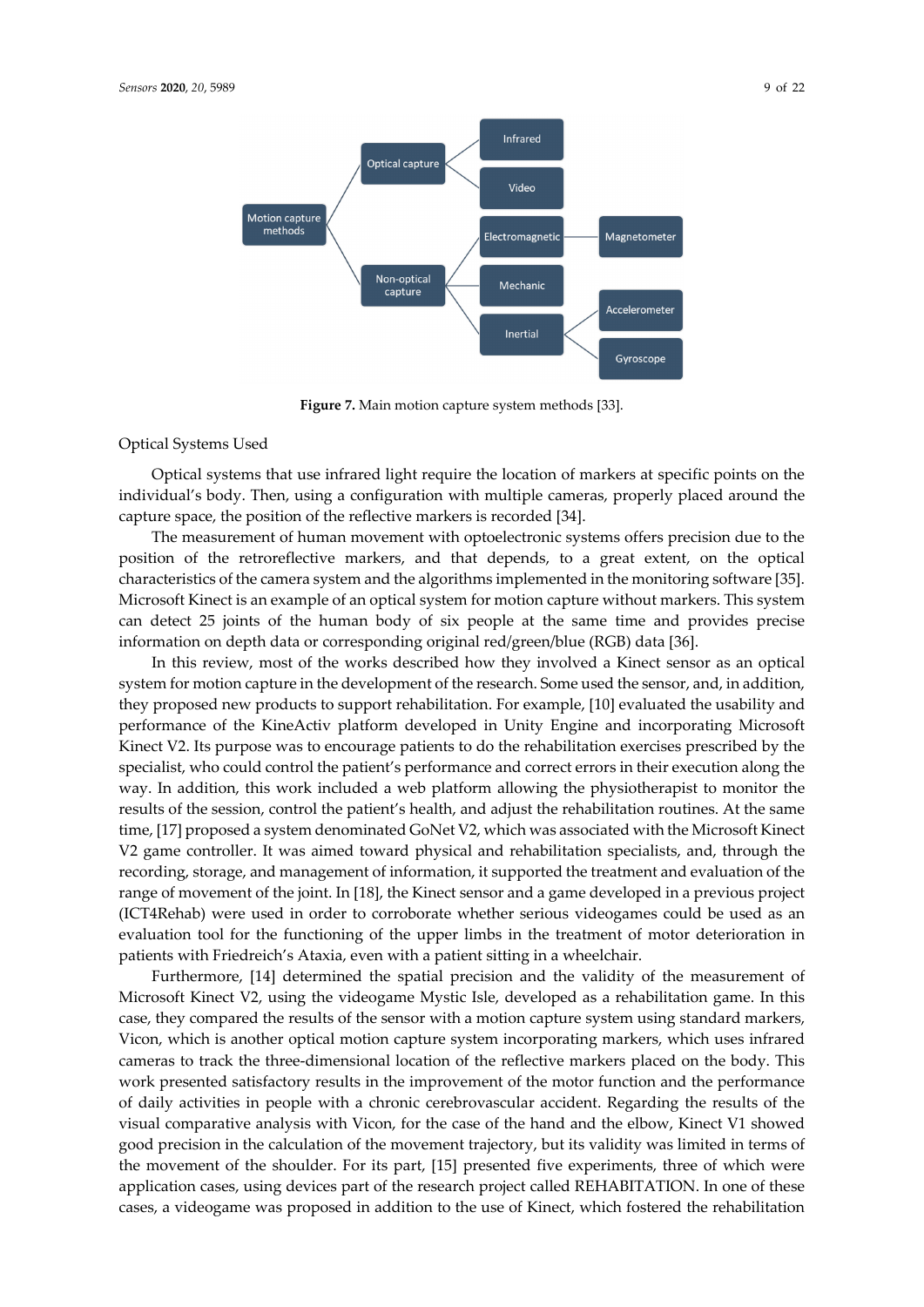of the upper limbs in stroke patients. In this case, the purpose was the evaluation of the usability perceived. In this aspect, it was ranked as "excellent" on the scale of usability system (SUS) and as "good" on the modified scale of usability system (mSUS).

Other investigations did not focus on the development of new products, but rather on the validation of different attributes in the use of technologies in motor rehabilitation. In [22], the authors evaluated Kinect's capacity to find movement performance indices through a reliability analysis between sessions and tests. Specifically, reliability was analyzed using eight performance indices: medium velocity, normalized medium velocity, peaks of normalized velocity, logarithm of dimensionless jerk, curvature, spectral arc length, shoulder angle, and elbow angle. In the results of the study, acceptable reliability and sensitivity were mentioned in all the sessions for medium velocity, logarithm of dimensionless jerk, and curvature measured by Kinect for healthy individuals and stroke patients.

In the same way, in [21], the feasibility, efficiency, and safety of the JRS Wave commercial system were evaluated. This software is part of the rehabilitation system called Jintronix (JRS) which was launched by the company Jintronix [37] and uses Microsoft Kinect as its motion capture system. JRS Wave has tasks already set up regarding the upper limb and balance, standing, and walking, and it was used in the rehabilitation of patients hospitalized due to stroke. At the same time, it has a telemedicine system allowing doctors to manage the information of the patients and monitor the physical rehabilitation tasks. The main result referred to the efficiency in the differences of activity levels of the use of rehabilitation technology in comparison to regular rehabilitation. At the same time, in [15], five experiments were described, three of which were cases of application, using devices proposed in the framework of the investigation project developed by the authors. One of these cases, in particular, was related to the aspects addressed in this document, in which the authors proposed a videogame and, along with Microsoft Kinect, fomented the rehabilitation of upper limbs in poststroke patients.

Another approach identified in the works was that of proposals to optimize the data capture by the Kinect sensor. For example, in [16], a methodology was proposed to extract and evaluate the therapeutic movements of the game-based rehabilitation, executed in environments which were not controlled or supervised. This methodology was oriented toward isolating the relevant movements and eliminating strange movements from the data captured by Kinect, involving the development of computer models that can efficiently process large volumes of data for their later kinematic analysis. Using the Kinect sensor and Microsoft SDK, in [23], three predictive algorithmic models were applied: a Gaussian process regression (GPR), a locally weighted k-nearest-neighbor regression, and linear regression (LR), in order to calculate the mechanical work carried out by the human body and subsequent metabolic energy. The determination of the body segment properties, such as segment mass, length, center-of-mass position, and radius of gyration, were calculated from the Zatsiorsky– Seluyanov's equations of de Leva, with adjustments made for posture cost. The results showed that the Gaussian process regression slightly outperformed the other two techniques and that it was possible to determine the physical activity energy expenditure during exercise, using the Kinect sensor. Therefore, the estimates for high-energy activities, such as jumps, could be made with accuracy, but not for activities which require low energy such as squats and other activities with stationary positions.

With regard to the use of optical systems, in addition to Kinect, the use of a glove called the 5DT Data Glove Ultra from the company 5DT [38] was presented in the research. This glove was initially designed for computer animation, but it has since been used in other fields. It is fabricated with an elastic material and uses fiber-optic sensors in each of the five fingers to detect changes in the global position of the finger [39]. In the review presented in [24], two documents were included that used this glove as a motion capture system. The first presented the development of a videogame platform with virtual reality that integrated a 5DT Data Glove Ultra and a PlayStation 3 videogame console, for the rehabilitation of adolescents affected by cerebral palsy. This had the purpose of contributing to improving hand movement and the consistency of the bones in the forearm. The other document presented a rehabilitation plan involving videogames, using a PlayStation 3 console and the 5DT Data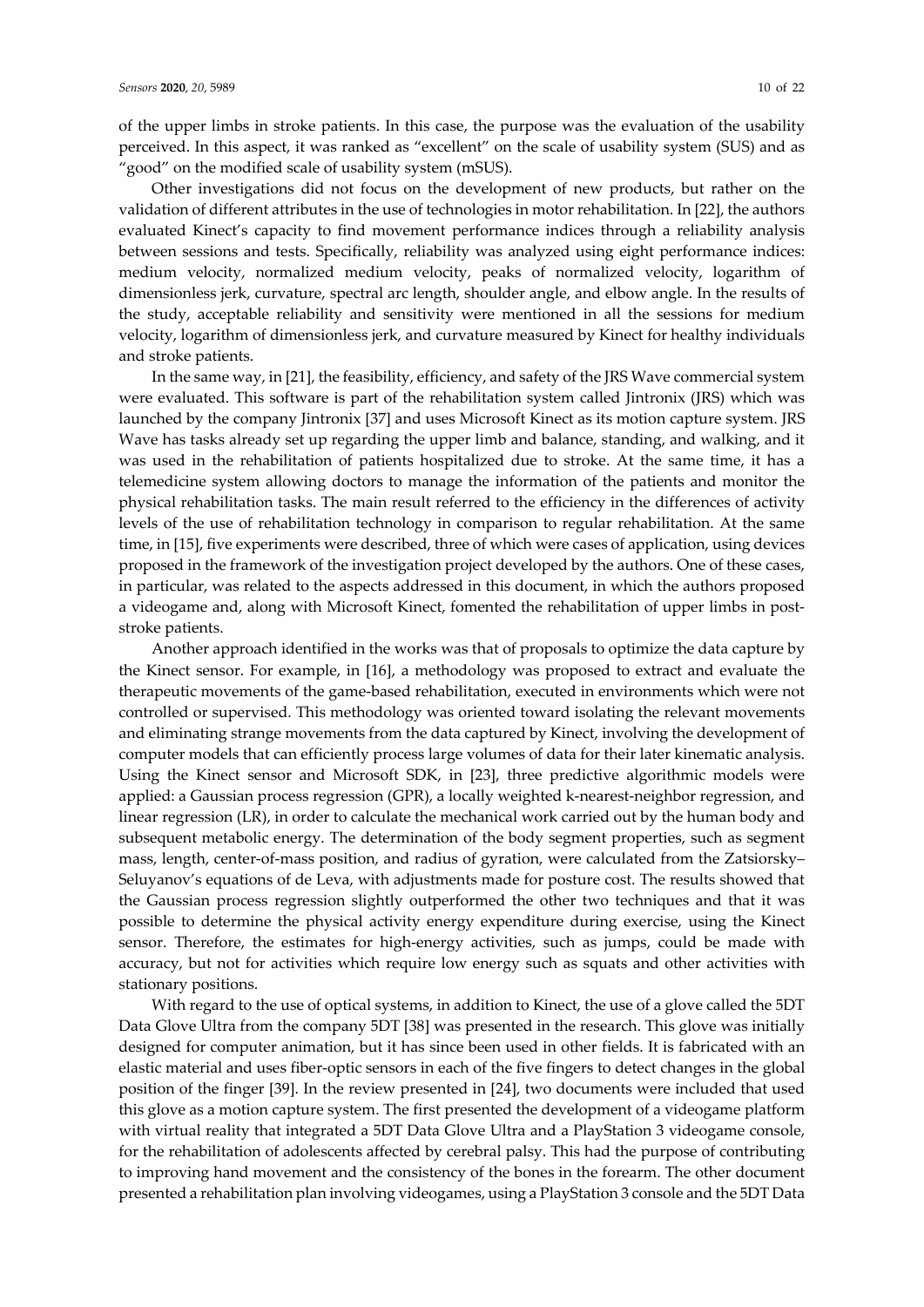Glove Ultra for the rehabilitation of the hand of pediatric patients with hemiplegia. In this review, a third document was presented that used an infrared transmitter fixed with a Velcro strap to the hand of the patient and an infrared camera (Nintendo Wiimote) as a motion capture system, which captured the infrared transmission in order to generate an image of the patient in the virtual environment.

On the other hand, in [8], the potential offered by Microsoft HoloLens was explored, i.e., an optical device placed on the head which does not require markers or sensors for the following of the arm or the hand. An application was developed with augmented reality, using the engine from the game Unity and the Microsoft HoloToolkit, for the improvement of the range of movement of the shoulder, allowing a perfect remote interaction with the personal doctor. The work, using the Likert questionnaire, identified good levels of motivation and ergonomics in the proposed technology, from the perspective of a group of patients, as well as that of rehabilitation specialists.

#### Non-optical Systems Used

Non-optical systems are based on small inertial sensors with built-in accelerometers, gyroscopes, and magnetometers, which allow the recording of data associated with movement in an integrated storage device; these systems are characterized by their low cost, accuracy, and ease of use in ambulatory environments [33]. Portable systems with IMUs are ergonomic, portable, and sensitive, and they can obtain relevant data quickly and accurately in order to make correct decisions related to the intervention of the patient [40].

Different works implemented IMUs due to their potential, such as the case presented in [9], in which a rehabilitation system that integrates videogames and portable technology was proposed, allowing exercises to be realized at home, in order to help the remote recuperation of stroke patients presenting a disability in the upper limbs. The system developed had two principal components: the game engine environment and the software of the therapist to remotely track and follow the progress and achievements of the patients. With regard to the hardware proposed for motion capture, a server in a Raspberry Pi connected wirelessly to a development platform and an MPU6050 sensor was implemented, with a flexible sensor for the detection of flexion and resistance of the fingers and a pulse sensor in order to control the cardiac frequency. Through a survey, the authors identified a great potential for the developed system to facilitate the rehabilitation process of patients from the comfort of their homes and under the remote supervision of the therapist.

Understanding the advantages of the use of inertial sensors, some works focused on an improvement in their efficiency and, taking into account that one of the limitations that IMUs have shown is the problem of drift, in [12], a drift correction method was proposed on the basis of a rest pose magnetometer (RPMC), for the measurement of combined inertia and the following of the arm in real time with a magnetometer. This method corrected drift while the user was relaxing, involving a precalibrated direction of the magnetic field. The commercial system ArmeoSenso was used and a videogame was developed to validate a method following arm movement, resulting in precise monitoring, low latency, and good rhythm, including in environments with proximity to ferromagnetic materials, such as in the home. In the same way, another work optimizing the data generated by IMUs was presented in [11], whose authors began from the premise that classifying a large number of arm movements with IMU-based systems is a difficult task. Therefore, they built a single wrist-mounted device with an inertial sensor and a temperature sensor, to explore the possibility of increasing the classification accuracy of IMU-based systems. The data obtained were pre-processed, and the secondary characteristics were calculated using principal component analysis (PCA) for dimensionality reduction; then, several automated learning models were applied to select the optimal model for speed and accuracy. The results showed that adding a thermal sensor to the IMU-based system significantly increased the classification accuracy in 24 arm movements in healthy participants from 75% to 93.55%.

Another aspect of the research was the accuracy offered by IMUs, which is why they were compared with systems recognized as gold standards in motion analysis [41–45], obtaining acceptable and trustworthy results in different fields, including that of medicine. Moreover, one of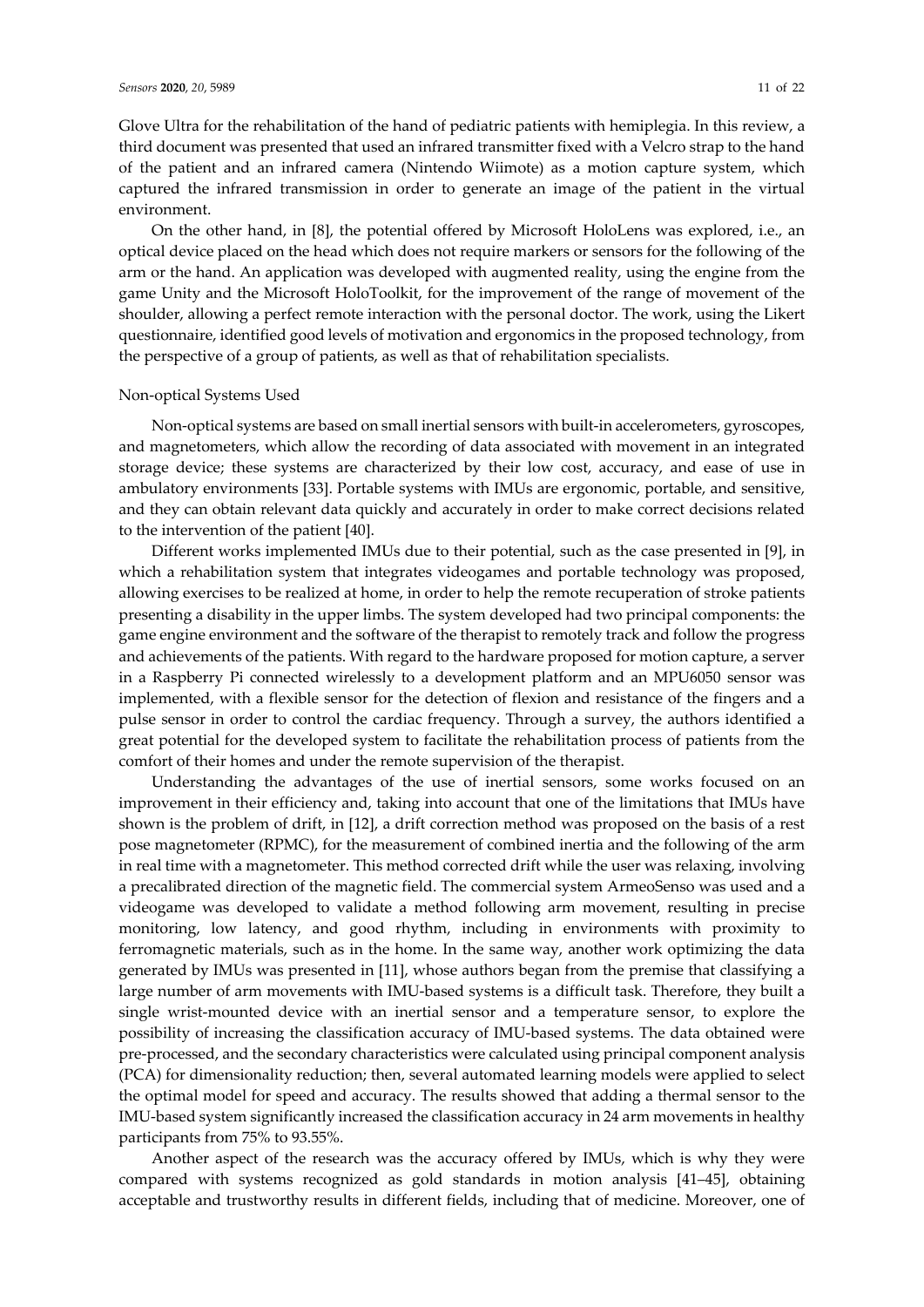the five experiments described in [14] approached the comparison of IMUs to the Vicon Motion Analysis system configured with seven Vicon Bonita infrared cameras. The experiment was conducted on the measurement of the range of movement of the shoulder joint, specifically with three movements: shoulder abduction, external rotation of the shoulder joint, and horizontal adduction. The papers showed the high utility of IMUs in simple monitoring activities, thanks to their ease of connection and handling. Furthermore, the type of system used and the expected period of use influenced motion detection and its characteristics.

Furthermore, [25] took advantage of IMUs in the implementation of a passive orthosis in order to detect movements of the elbow and hand through a classification mechanism, in order to evaluate the progress, or its opposite, in the motor recovery of post-stroke patients, implementing a system that can be used at the patient's home, demonstrating that the mechanism of adaptation was effective in 78.6% of the sessions, making it appropriate as a self-adjusting tool for machine-based exercise.

Other works used commercial systems involving IMUs, which presented stability in their operation and offerred reliability in the data they provide, allowing the evaluation of their contribution to rehabilitation processes. On the one hand, Bimeo is a sensor-based rehabilitation device aimed at stroke patients and other neurological patients. This device offers a motivating virtual reality environment, which aims to make the therapy effective and motivating for patients and also offers therapists a support tool to monitor and control the Bimeo process [46]. This system was used in [19] to evaluate the short-term effects of competitive and collaborative games in arm rehabilitation. The participants' subjective experience was quantified using the "intrinsic motivation inventory" questionnaire after each game, and they also used a final questionnaire on game preferences. Exercise intensity was quantified using the Bimeo system, according to wearable inertial sensors that measured hand speed in each game. The results of the work indicated that both competition and cooperation could increase patient motivation to play and that exercise intensity increased when the play partner was a family member or friend.

The ArmeoSenso system [47] involves virtual reality and is based on IMUs for the training of the function of the upper limbs. It also includes therapy software with videogames and automatically evaluates the arm movement [48]. In [20], a feasibility study was carried out on the development of unsupervised arm therapies in self-directed rehabilitation processes carried out in patients' homes. In this study, after the training given by the specialist, patients with arm hemiparesis used the system in their homes for six weeks with an average duration of 137 min per week, identifying that home therapy is safe and contributes to guiding the rehabilitation process.

The Myo bracelet, developed by Thalmic laboratories, is a portable movement and gesture control device. The newest version of the system, which consists of eight EMG sensors and IMUs, allows the user to control events from a computer (or other device) via a Bluetooth connection, which has been widely used in research environments because of its accessibility [49]. The Myo bracelet is an electromyographic detection device, i.e., the sensors can detect biometric changes in the user's arm muscles as they move, determining the user's intentions [50], offering high precision, depending on the location and orientation in which it is used [51]. The bracelet has been used in different contexts, and one of the concerns regarding home interventions is low adherence; thus, [7] evaluated the feasibility of a new intervention that combines a gaming technology integrating evidence-based biofeedback and training strategies. In this case, the purpose was to use the bracelet and videogames in the experiment to identify the recruitment rate of 8–18 year old patients with cerebral palsy and their continuity in home therapy for one month. The Myo bracelet was also used by children with upper limb disabilities in [13] to evaluate a game developed and adapted to be controlled with the bracelet. According to the results, they identified that the participants felt comfortable and were able to interact with the game and, therefore, there was high acceptance due to the fun that was experienced. In this way, the authors reported that the Myo bracelet made it possible to improve accessibility to videogames and improve the exercise of the upper limbs.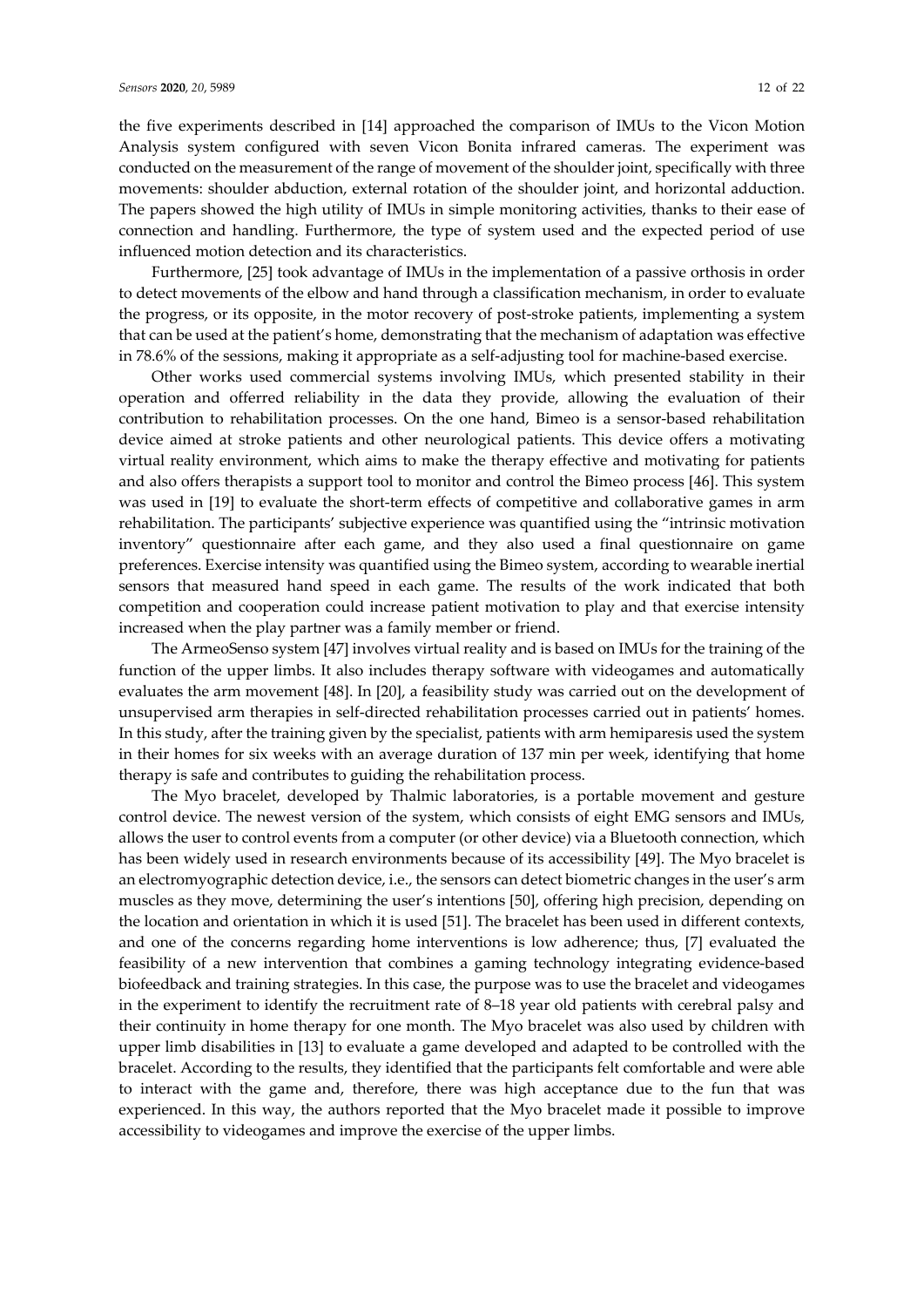### 3.3.2. Use of Videogames in Upper Limb Physical Rehabilitation

Another aspect of interest in this review was to identify how the use of videogames is being addressed in upper limb physical rehabilitation. It was found that, although some studies involved the use of commercial products, most of them developed new videogames adapted to the needs of the target population of the investigation.

In [7], the commercial videogame "Dashy Square" was used [52], which was launched in 2016 by KasSanity and was adapted so that the participants in the investigation executed therapeutic gestures with their hands to control the actions of the game on the screen; this was used as a motivational environment involving goals to tackle muscle weakness and selective motor control. It was determined that the training focusing on the solution, proposed in this work, in combination with videogames that provide biofeedback, had a positive influence on the activities that require enrolment of participants and practice at home, and that there was more retention of patients during a monthly intervention, which were the parameters defined. Another commercial product used was the videogame therapy software included in the ArmeoSenso system, which has been previously mentioned, which is oriented toward the recovery of the function of the arm. In [12], a therapy game called "Meteors" was implemented in ArmeoSenso. This game involves a virtual robotic arm that coincides with the movement of the arm of the player and is used to catch meteors which fall on a planet. At the same time, in [20], in addition to the videogame "Meteors", the game "Slingshot" was used, with the purpose of training arm coordination and improving precision in the movements for aiming and extending the arm. In this game, the patient exercises the flexion/extension of the elbow. To this end, the patient holds a virtual slingshot with which they have to shoot stones to set targets which may be stationary or in motion, while the size and velocity may vary. In these games, the score is calculated according to performance. The level of difficulty can be dynamically adjusted in order to maintain motivation and commitment during the recovery of the patient.

In [21], the JRS Wave software was used, which was designed in collaboration with occupational and physical therapists, using criteria of motor relearning. In this system, amusing and attractive videogames were programmed in order to exercise the upper limbs, practice balance, and walking. In this work, although the authors did not provide details about the videogames used, they claimed that they could be adjusted to different levels of complexity and speed, and they determined that these tools increase adherence and joy for exercising, thereby increasing the amount of repetitive exercise carried out by people with limited mobility.

Furthermore, works were identified in which, regardless of whether the motion capture system was commercial or an independent proposal, specific videogames for the development of the investigation were presented. In this group of works, the development of videogames that used the platform Unity was noticeable [53]. For example, in [8], with the purpose of treating any deficit of the upper limb which deteriorates the range of motion, a videogame was designed and developed from traditional rehabilitation exercises with the Rolyan range-of-motion shoulder arc. The game presents a curved tube, with mobile colored rings around it. They have to be moved from one side of the tube to the other, achieving a complete range of motion of the upper limb. This improves motor planning abilities and visual monitoring. The videogame can also be used with the HoloLens glasses using augmented reality. In this case, the user, with the movement of the hand, controls a virtual cursor throughout a predefined virtual trajectory. Furthermore, in [10] using Unity, active videogames were created to be executed with Kinect in the platform KineActiv, through which patients interact with a gamified user interface that implements a personalized game environment for each type of exercise.

Using Unity 3D and the C# programming language, [13] developed and evaluated a videogame involving a jigsaw puzzle with three levels of difficulty, adapted to be used with the Myo bracelet. In the game, the gestures perceived by electromyography such as double touch, shake the hand to the right and the left, close fist, and separate the fingers, were the commands to interact with the videogame and put together the jigsaw puzzle, contributing to motor recovery, as well as to cognitive aspects of the patient. The evaluation tool was based on an evaluation questionnaire of educational games and showed that the videogame was stimulating and attractive, and that it fulfilled the expectations of the patients (5–15 years old children with disabilities). It was also identified that the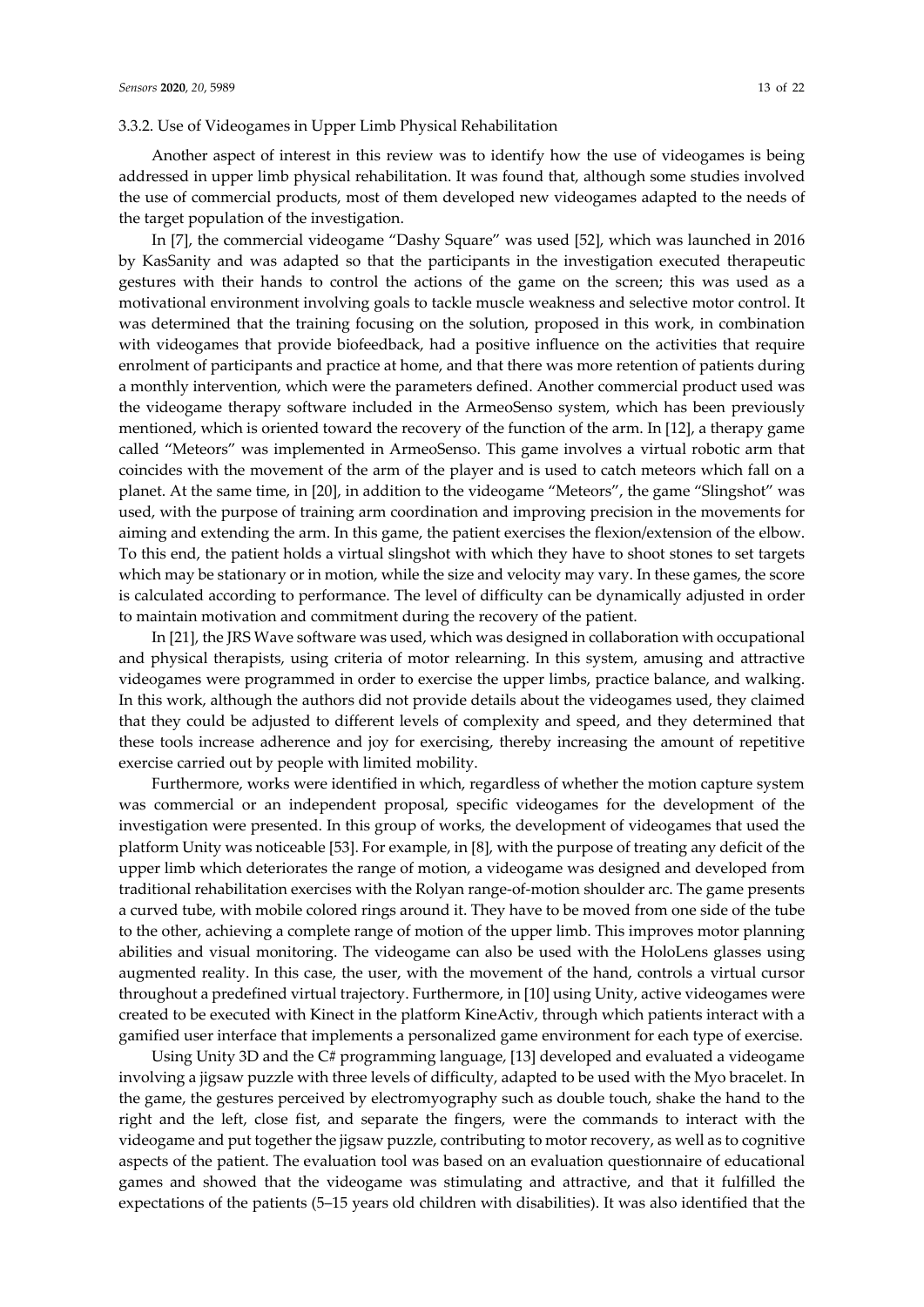genres preferred by the children were those of adventure, reasoning, and creativity. In the same way, [14] developed "Mystic Isle" with Unity 3D, a multiplane, full-body rehabilitation videogame which uses Kinect V2 as an input device. This game, depending on the therapeutic treatment, can be used in either a sitting or a standing position, and different movements can be followed: gross motor movements (steps, jumps, squats) or fine motor movements (shake a hand, turn the palm face up, open and close the hand). With this system, the player is tracked in a three-dimensional space and, afterward, the data are registered in real time by the associated software, showing good results related to motor function and the execution of basic daily activities in chronic post-stroke patients.

In one of the cases in [15], a rehabilitation videogame was presented which implements C# and UnityScript. This game is oriented toward the physical recovery of upper limbs in neurological patients, through the interaction with two scenarios related to their daily lives. The first scenario presents a bookshelf, and the player has to avoid the books in it falling. The second scenario simulates a kitchen where the player, in a given time, has to pick up an object requested in a written text. Both games are controlled by the movement of the hands, which is detected by Kinect V2. For that reason, the first time that the game was used, a calibration was carried out in order to guarantee that the patient could reach all corners of the screen with their virtual hands.

The use of Kinect and its utilities was also noticeable in [16], through "Recovery Rapids", a personalized videogame to be used with Kinect, in which data were captured to evaluate the relevant movements of the continual therapeutic game. In this work, a methodology was presented to isolate the relevant movements and eliminate strange movements from the data obtained through Kinect during the therapeutic game, incorporating the implementation of computational models to efficiently process great volumes of motion capture data compiled in noncontrolled environments.

In [18], a serious videogame called "WipeOut" was used (developed by the authors for a previous project), and, in conjunction with the use of the Kinect sensor, a functional evaluation of the upper limbs was carried out. With the movement of the arm and the position of the hand, the player must wipe the screen to discover an image. The evaluation was carried out contrasting the performance (time and precision) in the execution of the activity in two groups: one of patients with Friedreich's ataxia and another of healthy individuals.

Using C# and Microsoft XNA game studio, in [22], a game was designed to be used with Kinect, the purpose of which was to be able to monitor the movement of the hands of the participants. For this, the player had to move their hands to intercept and catch several colored balls which went in the direction of the person, according to the guide given by the system. The program registers the positions of the joints of the upper part of the body (hand, wrist, elbow, shoulder, center of the shoulder, position of the head, and waist) to be able to carry out the respective analysis. The results of the study indicated acceptable reliability in the session and between sessions when the Kinect sensor and the proposed game were utilized, which as comparable to the data calculated with robotic systems or clinical evaluation scales.

Another example of videogame development for physical rehabilitation was included in the SCRIPT system [25], designed for wrist and hand rehabilitation, through the execution of daily exercises mediated by three interactive videogame options. In one of these games, the patient must open and close their hand, with this movement controlling a seashell that opens and closes to catch fish. They also used the videogame "Crocco", in which the subject must move a crocodile on the screen. This game is available in four variants. In the simplest one, the player flexes and extends the wrist to avoid obstacles; in the second case, lateral arm movements are added to move the crocodile laterally on the screen; the third variant of the game requires the grip movement to simulate the crocodile eating fruit, and the fourth variant includes all the previous movements. The third game included in the system described is called "Labyrinth", in which the patient moves the cursor through a maze, in three variations of the game. In the simplest one, the cursor can be moved up and down with anteroposterior hand movements, as well as to the left and right, encouraging the flexion– extension of the wrist. In the second variation, prone supination of the hand is used to open and close the doors in the labyrinth. The third variation includes a gripping gesture to take a key before opening doors. In this research, although the participants did not practice as much as initially advised, such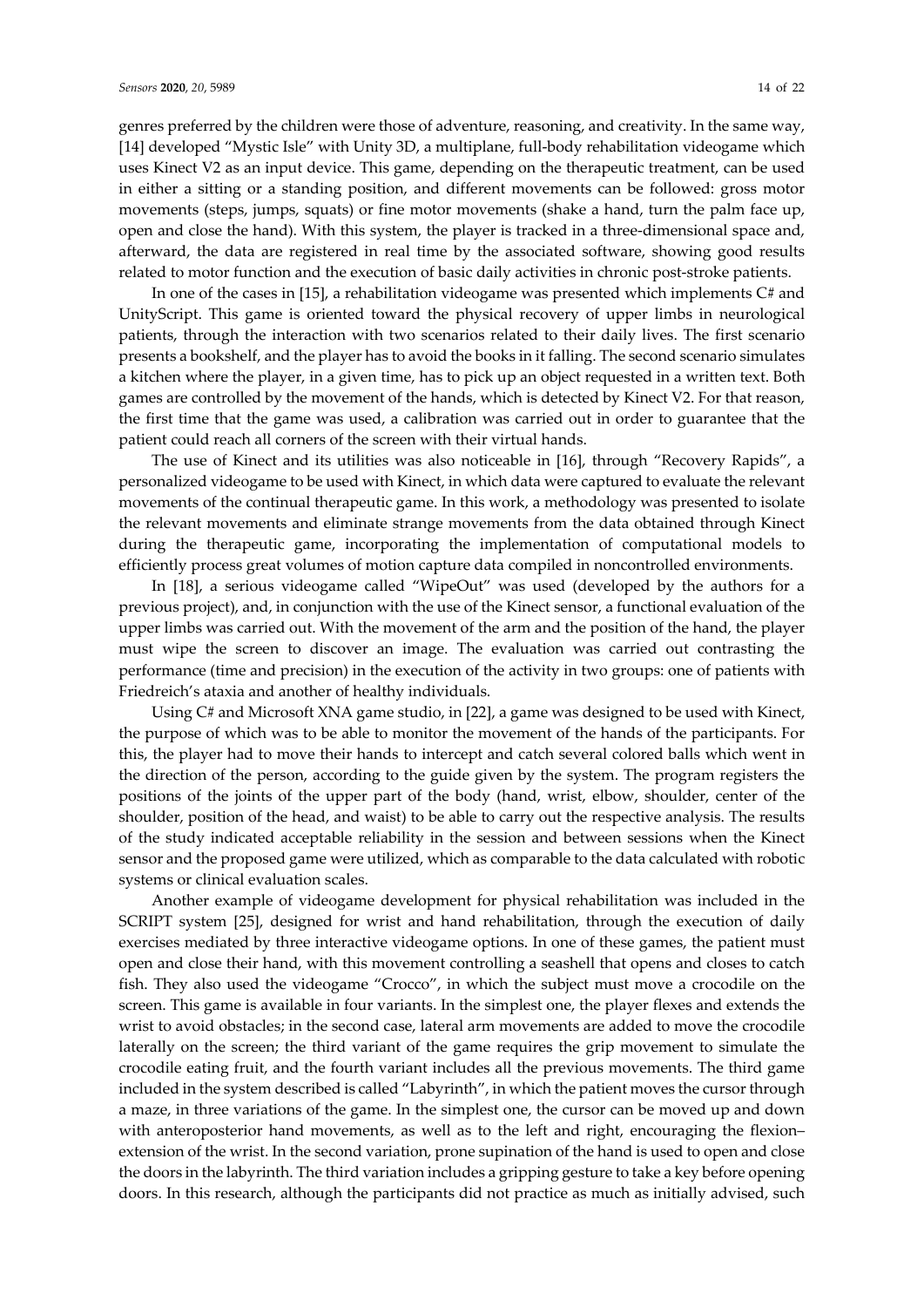that great variability in the duration of the sessions was obtained, relative ease in the movement of the wrist compared to the movement of the hand was identified, as well as that the proposed system can be used as an adaptive regulator of the difficulty of the exercise, depending on the performance of each subject. Likewise, in [10], a rehabilitation environment was presented, in which one of its modules corresponded to a videogame engine, which included three games designed specifically for rehabilitation purposes located in the patient's home. However, in this case, the system allowed the recovery of both the upper and the lower limb, through the use of designed games.

Another approach to the use of developed videogames, specifically for motor recovery, was the comparison of competitive, cooperative, or individual videogames. In this regard, [19] designed four videogames for arm rehabilitation. One of those videogames was competitive, in which the patient plays against another person (a friend, relative, or therapist). There were also two cooperative games, in which the patient and another player play together against the computer; lastly, there was an individual game in which the patient plays alone against the computer. It was identified that competitive games contributed, to a greater extent, to the functional recovery and improvement in the quality of life of the patients in comparison to conventional rehabilitation exercises.

#### 3.3.3. Diagnosis and Treatments Supported by Technology

The publications analyzed in this review were oriented toward the support of physical rehabilitation using technology. Most of these works fostered the recovery of patients who suffered from a particular clinical condition. Below, there is a description of the contribution made by each of them.

#### Technological Support in Post-Stroke Motor Recovery

A cerebrovascular accident, also known as a stroke, is an acute event, caused primarily by a blockage (accumulation of fatty deposits on the inner walls of the blood vessels), which prevents blood from flowing to the brain. They can also be caused by bleeding from a blood vessel in the brain or by blood clots [54]. One of the main effects of a stroke, in patients and their families, is the limitation in carrying out basic daily activities; thus, one of the main purposes of rehabilitation therapies is to improve the movements of the arm and promote the recovery of lost function through rehabilitation therapy [55].

In the review, it was identified that most of the works were geared toward the support of motor rehabilitation treatments in post-stroke patients, as is the case of [9,14,16,19–22,25], and the five cases presented in [15]. These works described different experiments that involved videogames and motion capture systems in the motor recovery of neurological patients to contribute to the improvement in their quality of life and facilitate the work of the medical staff involved.

#### Technological Support in the Recovery from Other Diagnoses

Another diagnosis mentioned was cerebral palsy, which is the most frequent cause of motor disability in children and the third cause of disorders in neurological development. It is, in essence, a group of nonprogressive disorders which occur during the development of the brain, in the fetal phase or the first years of life. These disorders affect mobility and postural development; therefore, they also make carrying out different activities more difficult [56]. In [7], the feasibility of using technology involving games was identified, integrating biofeedback from the evidence and training strategies, focusing on the solution proposed, in order to support the execution of the therapy efficiently in the home of young people with cerebral palsy. In [24], a systematic review was presented which analyzed in depth three works associated with lesions due to brain injury: cerebral palsy, stroke, and children with hemiparesis; concern with developing works contributing to the motor recovery of neurological patients was noted.

Additionally, in [18], the contribution of serious games was validated, which were developed for rehabilitation, and it was determined how they can be used as an evaluation tool for the function of the upper limb in patients with advanced Friedreich's ataxia. This is a hereditary disease of the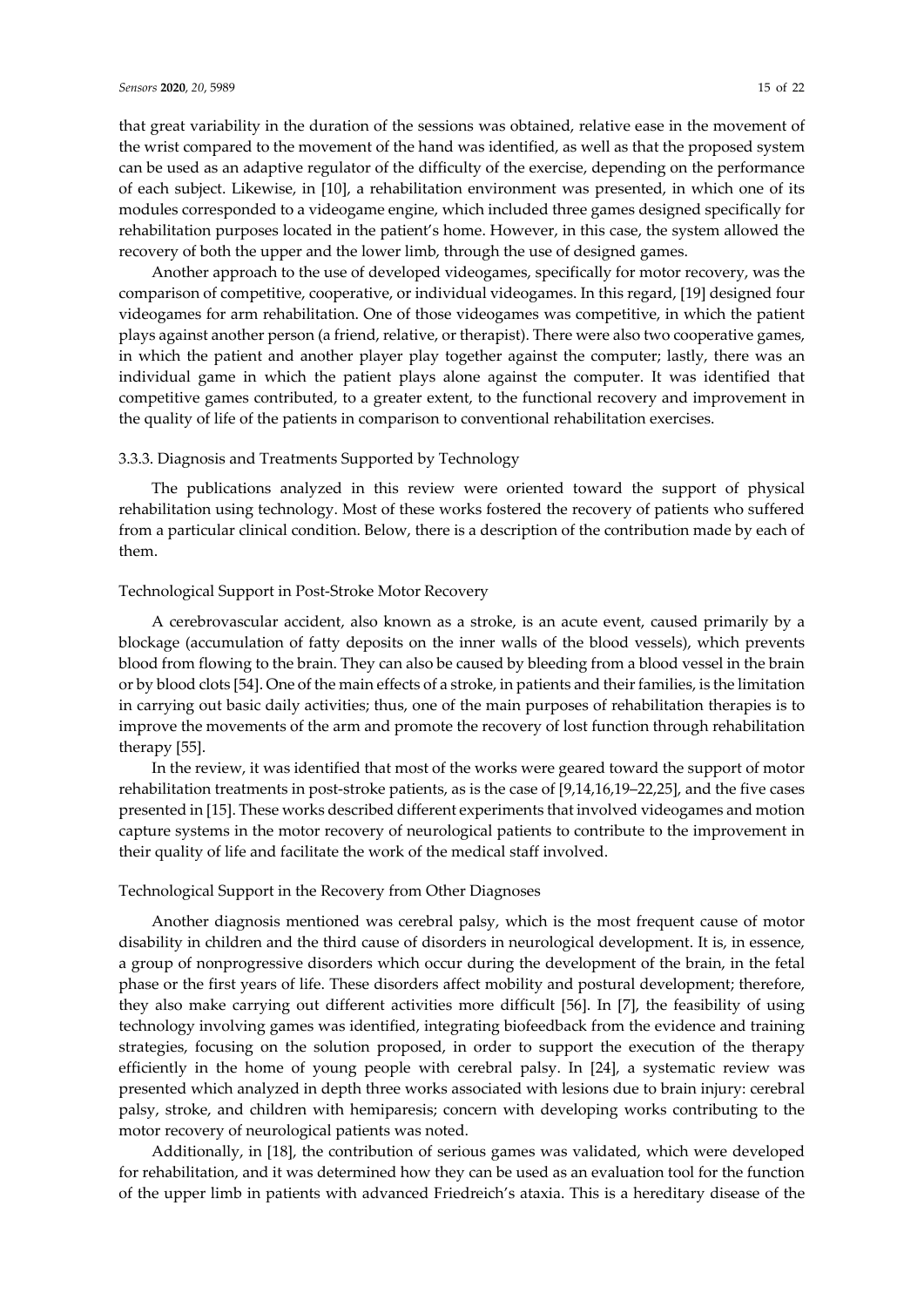central nervous system and the peripheral nervous system which causes gait ataxia, dysmetria, dysarthria, dysphagia, severe proprioceptive and superficial sensory loss, weakness, limb atrophy, and loss of muscle tone or spasticity or a combination of both, among other complications related with the senses [57].

Another aspect of interest related to human health is that of energy expenditure in the execution of physical activity, given that energy expenditure and the metabolism substrate are important elements when considering physical activity, and, from their characteristics, it is possible to establish treatments to improve a person's quality of life [58]. Hence, in [23], through the use of Kinect and Microsoft SDK, an estimation was made of the mechanical work carried out by the body and, thus, it was possible to calculate the metabolic energy using predictive algorithmic models.

Concerning the evaluation and analysis of the range of movement, and the lesions in the upper limbs derived from different clinical conditions, in [7,9,12,16], and in one of the experiments presented in [15], it was identified that the contribution of these technologies to a patient's motor recovery is positive, as it helps to overcome the limitation of traditional rehabilitation methods.

In conclusion, the findings of the analysis of the articles which met the inclusion criteria of the review can be classified as is shown in the Venn diagram in Figure 8.



Figure 8. Paper classification according to the technologies used.

It is necessary to mention that, while optical motion capture systems (11 papers) presented problems with sensor occlusion, in the systems using IMUs or non-optical systems (eight papers), the investigations were left open in order for future research to obtain better precision and to correct the drift generated by the magnetometer. In addition, for the years 2019 and 2020, the literature consulted registered an increase in the use of non-optical motion caption systems (five papers), as opposed to optical systems (two papers).

Furthermore, regarding the use of videogames in physical rehabilitation, there was a clear trend toward the development of personalized videogames (13 papers) and, on fewer occasions, commercial videogames were used (six papers).

Taking into account that the objective of the investigation included the integration of motion capture systems and videogames in upper limb physical rehabilitation, it is appropriate to mention that future investigations could focus on the development of technological tools involving IMUs and the independent development of videogames for the support of said processes.

# **4. Discussion**

According to the importance of physical and functional rehabilitation in the quality of life of patients and the people around them, in this review, the technological contributions developed in the past few years in this field were identified, mainly regarding the inclusion of videogames and motion capture systems as support in the motor recovery of the upper limb. In the literature, a wide use of Kinect was identified as the motion capture system, although there were some limits regarding the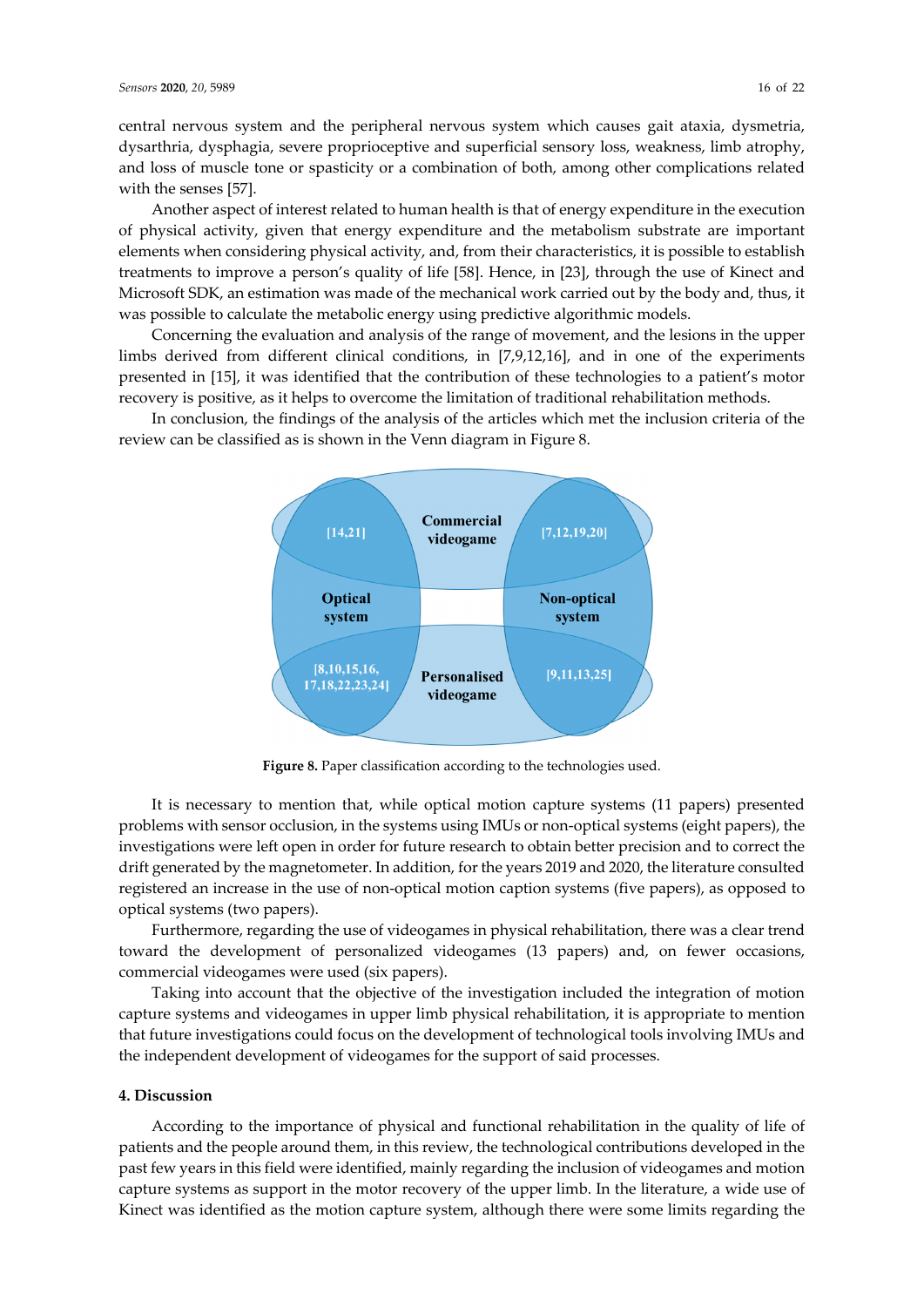movements carried out in the depth and occlusal planes of the limbs, i.e., the visual interruption between the camera and some of the body segments, as well as the capture of data in some specific positions (for example, sitting). Furthermore, aspects related to precision were considered in [59,60], [61], with greater emphasis when it comes to physical rehabilitation, where precision can be a determining factor in the process. Even so, this sensor was used as a complement in the motor recovery therapies or in works focused on the validation of different attributes such as the usability of the technologies proposed or the verification of motion evaluation methods [10,14,16–18,21–23]. Among commercial products, not only Microsoft Kinect was used; the use of Nintendo Wii with its Balance Board and the Myo bracelet was reported, allowing validations in the medical field thanks to the fact that they have a lesser cost in comparison with clinical systems, such as Vicon, OptiTrack, and Qualisys, among others.

In this sense, comparisons were made of different motion capture systems with respect to Vicon, OptiTrack, or Qualisys considered to be the gold standard, against which those systems using inertial measurement units have shown a comparable performance [41–45],[62] denoting the reliability, accessibility, accuracy, and portability offered by IMUs. In this way, inertial sensors become a good option to be used in the medical field to support motor and functional recovery processes, which require precise measurements with an accessible cost in order to be mass-produced.

Currently, novel motion capture technology involving video alone is available. Using tools from machine learning, researchers have demonstrated that tracking joints of multiple human figures may be achieved [63]. The potential of this approach is enormous, since it would enable implementing games for rehabilitation using hardware available in most dwellings. Nevertheless, for real-time operation, these methods still require powerful graphics hardware, which limits their availability at the moment.

On the other hand, the use of serious videogames has increased due to the lack of motivation of patients when they are in the process of motor recovery. In the face of this, individual, cooperative, and competitive video games have been used. Commercial video games were used in [7,12,19–21], which, despite encouraging the execution of physical activity and supporting the player's motivation, were not adapted to the particular characteristics of physical rehabilitation. For this reason, most of the studies proposed active video games specifically for rehabilitation, to increase motivation and adherence to therapies [8,11,13,15–18,22,23,25], in some cases associated with a configuration module allowing the health professional to adjust the characteristics of the game according to the diagnosis and progress of the patient in treatment [9,10,14,24]. In the particular case of commercial rehabilitation products, such as ArmeoSenso, Bimeo, or JRS Wave, they respond adequately to such requirements in the area of physical rehabilitation, although the additional costs involved must be taken into account.

When referring to the use of commercial products, i.e., videogames and motion capture systems, it should be noted that they are an important contribution to the field of rehabilitation. However, they are not certified as medical products [15] and, therefore, to include them in a clinical routine, it is recommended that a thorough preliminary study be carried out or, if possible, a design and development procedure, guided by health professionals, to obtain products that respond to the specific needs of the rehabilitation process. Among the particular characteristics of a videogame for rehabilitation, it is worth mentioning that it should have simple visual backgrounds, clinical diagrams in accordance with the patient's situation, and configurability in terms of range of movement, speed, and recovery time, among other aspects of the process [18].

Although this review included works that used videogames and motion capture systems in physical rehabilitation, not all the works analyzed integrate these components into a single product or system, i.e., the information generated by these technologies was disconnected, making complete and timely analysis difficult in motor recovery therapy.

One of the fundamental aspects in order to achieve the objectives of a physical rehabilitation process is that it is adequately monitored and controlled, and that it is adjustable in a timely manner regardless of whether the patient and the health professional are in the same geographical location or not. For this reason, an optimal system to support physical rehabilitation should integrate various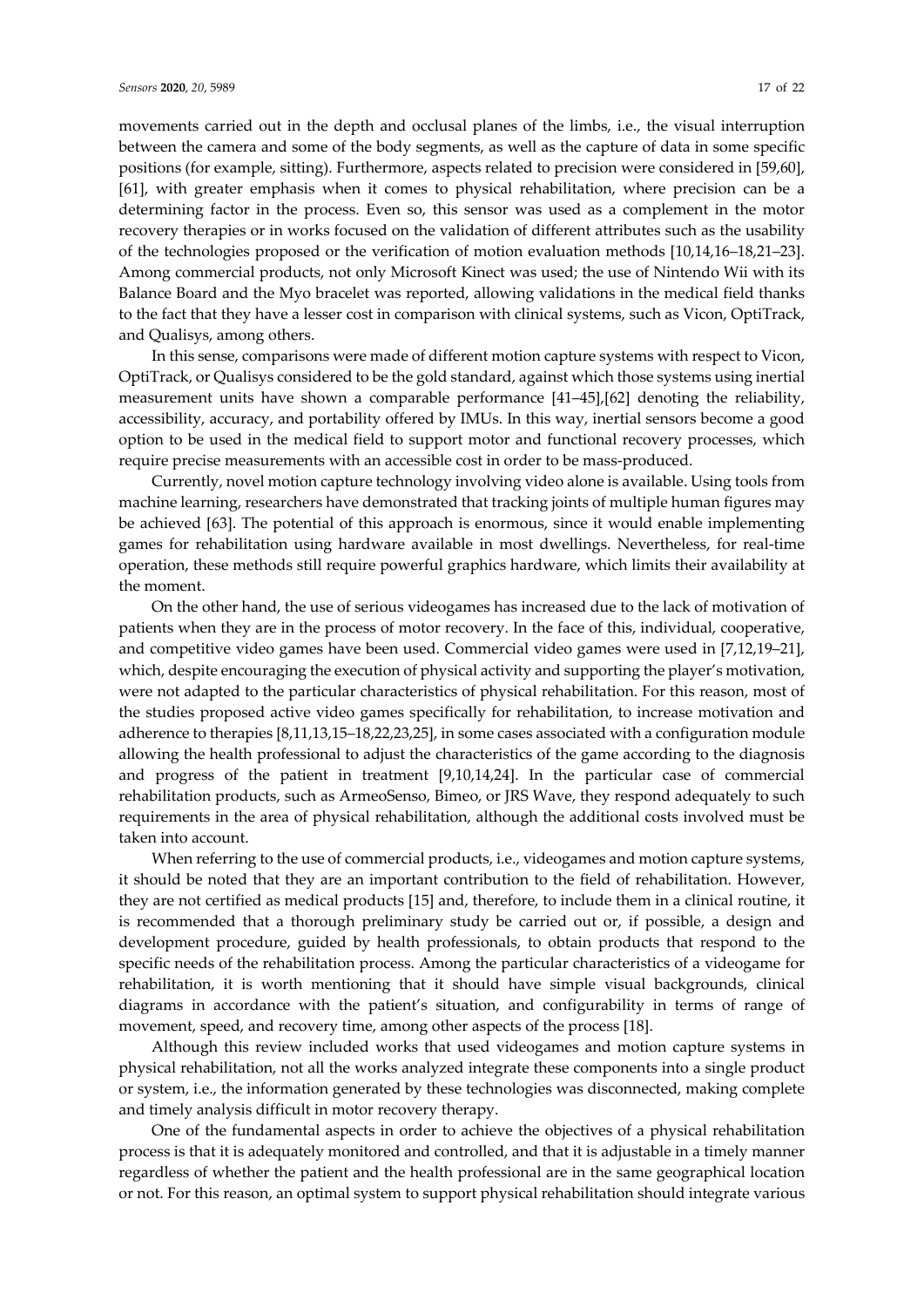functionalities and technologies, including an accurate and portable motion capture system, as well as a customized active video game module to encourage patient motivation and guide them properly in the execution of therapy. It is also important that the system has a management and monitoring module of the rehabilitation plan assigned to each patient in real time, making it possible to manage the electronic medical record of rehabilitation processes.

In this sense, out of the works included in this review only five presented home rehabilitation systems that allow the therapist to remotely adjust and monitor the configuration of the game according to the patient's rehabilitation objectives, incorporating the recording of information in an associated computer system. Out of these, in [8], IMUs are used, in [9], [13], and [20] the Kinect sensor was used, and two of the three works analyzed in [23] used the 5DT Data Glove Ultra and the Nintendo Wiimote. Moreover, in four of these five works, videogames developed specifically for rehabilitation were proposed. In this sense, it was identified that this type of system offers a significant contribution to the processes of motor recovery and that it is important that the information gained from the therapies carried out by a patient in a location is convenient for them and registered correctly, such that the process is evaluated in a timely and reliable manner. Thus, telerehabilitation involving a system with these components offers proper support for the management of the process, benefitting patients, their caregivers, and the medical team involved.

#### **5. Conclusions**

The ability to carry out basic daily activities autonomously is an aspect related to an individual's quality of life. People can lose their mobility and their capacity to execute daily activities for different reasons, as in the case of neurologic diseases or other clinical conditions. In order to recover functionality, physical rehabilitation systems are implemented that require, in addition to knowledge and orientation from professionals in the area, tools and technologies which provide precision and optimize the process. Motivation and commitment of the patient are also required, as reported in the works analyzed in this research.

This review included studies which support the physical rehabilitation of the upper limb with the use of videogames and motion capture systems, and it identified 19 documents which met the criteria of eligibility defined for this investigation. In the documents analyzed, it was found that, concerning motion capture systems, the use of Microsoft Kinect is prominent, due to its affordability and ease of use. There was also a strong trend regarding the implementation of IMUs given their precision and portability.

Concerning the affordability of the technologies used, it can be stated that most of the works used commercial systems and complemented them with the development of components allowing the adjustment of the technology to rehabilitation processes. Development mainly involved personalized and configurable videogames that respond to some requirements of the motor rehabilitation process, especially attending to the need to foment, increase, and maintain the motivation of the patient in the execution of the therapy. In general, the works showed the advantages provided by the use of active videogames in the recovery of patients, as long as they are designed and developed with the accompaniment of physical and functional rehabilitation professionals, and that they can be used in the patient's environment.

The studies analyzed included videogames, as well as motion capture systems, although only 26% of these works integrated the different components into one sole product and complemented them with a system that manages the data of the patients for respective monitoring throughout therapy. Thus, in general, this review identified that an optimal system to support physical rehabilitation should include a motion capture system that offers precision and portability, a module of active videogames that are configurable to the particular needs of each patient's recovery, which permit motivation and proper guidance in the execution of the therapies and, lastly, a computer system which allows the management and monitoring of the rehabilitation plan assigned to each patient, attending to the fundamental aspects of telerehabilitation.

**Author Contributions:** Conceptualization, A.C.A.-A. and M.C.-C.; methodology, A.C.A.-A. and M.C.-C.; software, A.C.A.-A.; validation, A.C.A.-A., M.C.-C., and A.P.L.B.; formal analysis, A.C.A.-A.; investigation,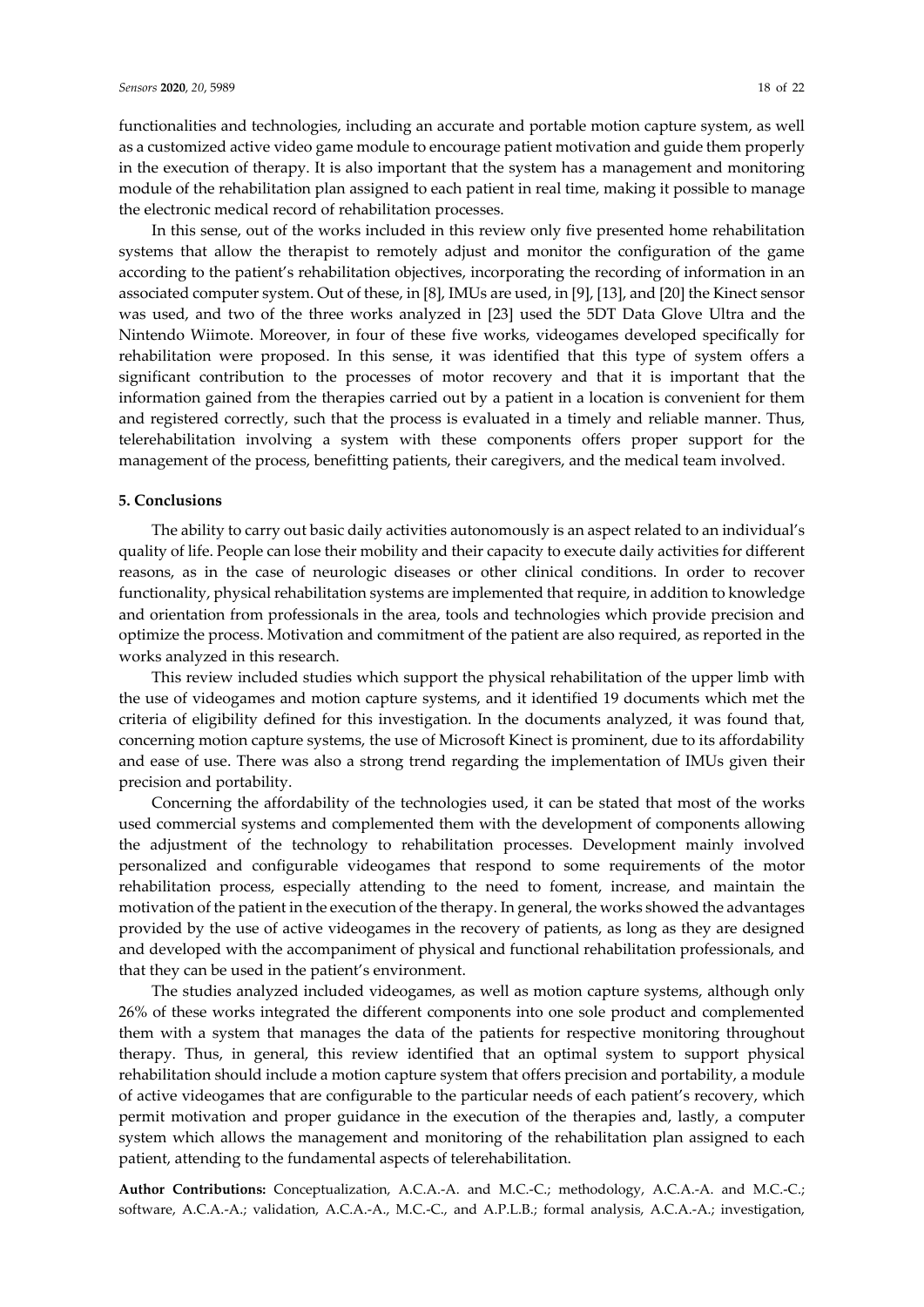A.C.A.-A., M.C.-C., and A.P.L.B.; resources, M.C.-C.; data curation, A.C.A.-A., M.C.-C., and A.P.L.B.; writing original draft preparation, A.C.A.-A.; writing—review and editing: A.C.A.-A., M.C.-C., and A.P.L.B.; visualization, A.C.A.-A.; supervision, M.C.-C. and A.P.L.B.; project administration, M.C.-C.; funding acquisition, M.C.-C. All authors have read and agreed to the published version of the manuscript.

**Funding:** This study was funded by Universidad Pedagógica y Tecnológica de Colombia (project number SGI 2947) and the APC was funded by the same institution.

**Acknowledgments:** This work was supported by the Software Research Group GIS from the School of Computer Science, Engineering Department, Universidad Pedagógica y Tecnológica de Colombia (UPTC).

**Conflicts of Interest:** The authors declare no conflicts of interest.

## **References**

- 1. PNUD Objetivos de Desarrollo Sostenible | PNUD. Available online: https://www.undp.org/content/undp/es/home/sustainable-development-goals.html (accessed on 8 November 2019).
- 2. World Health Organization; The World Bank. *World Report on Disability*; WHO Press: Geneva, Switzerland, 2011.
- 3. International Disability Alliance | International Disability Alliance. Available online: http://www.internationaldisabilityalliance.org/ (accessed on 3 February 2020).
- 4. Turolla, A.; Rossettini, G.; Viceconti, A.; Palese, A.; Geri, T. Musculoskeletal Physical Therapy During the COVID-19 Pandemic: Is Telerehabilitation the Answer? *Phys. Ther.* **2020**, *100*, 1260–1264, doi:10.1093/ptj/pzaa093.
- 5. Moher, D.; Liberati, A.; Tetzlaff, J.; Altman, D.G.; Altman, D.; Antes, G.; Atkins, D.; Barbour, V.; Barrowman, N.; Berlin, J.A.; et al. Preferred reporting items for systematic reviews and meta-analyses: The PRISMA statement. *PLoS Med.* **2009**, *6*, doi:10.1371/journal.pmed.1000097.
- 6. Bionics, B.T.O. ISPO 17th World Congress Abstract Book. *Prosthet. Orthot. Int.* **2019**, *43*, 1–600, doi:10.1177/0309364619883197.
- 7. MacIntosh, A.; Desailly, E.; Vignais, N.; Vigneron, V.; Biddiss, E. A biofeedback-enhanced therapeutic exercise video game intervention for young people with cerebral palsy: A randomized single-case experimental design feasibility study. *PLoS ONE* **2020**, *15*, e0234767, doi:10.1371/journal.pone.0234767.
- 8. Condino, S.; Turini, G.; Viglialoro, R.; Gesi, M.; Ferrari, V. Wearable Augmented Reality Application for Shoulder Rehabilitation. *Electronics* **2019**, *8*, 317–322, doi:10.1016/B978-032302588-1.50035-X.
- 9. Agyeman, M.O.; Al-Mahmood, A.; Hoxha, I. A Home Rehabilitation System Motivating Stroke Patients with Upper and/or Lower Limb Disability. *ACM Int. Conf. Proceeding Ser.* **2019**, doi:10.1145/3386164.3386168.
- 10. Fuertes, G.; Mollineda, R.; Gallardo, J.; Pla, F. A RGBD-Based Interactive System for Gaming-Driven Rehabilitation of Upper Limbs. *Sensors* **2019**, *19*, 3478, doi:10.3390/s19163478.
- 11. Lui, J.; Menon, C. Would a thermal sensor improve arm motion classification accuracy of a single wrist mounted inertial device ? *Biomed. Eng. Online* **2019**, *18*, 1–17, doi:10.1186/s12938-019-0677-7.
- 12. Wittmann, F.; Lambercy, O.; Gassert, R. Magnetometer-Based Drift Correction During Rest in IMU Arm Motion Tracking. *Sensors* **2019**, *19*, 1312, doi:10.3390/s19061312.
- 13. Fernandes, F.G.; Cardoso, A.; Lopes, R. de A. Games applied to children with motor impairment using the myo wearable device. *An. Acad. Bras. Cienc.* **2020**, *92*, 1–14, doi:10.1590/0001-3765202020190273.
- 14. Ma, M.; Proffitt, R.; Skubic, M. Validation of a Kinect V2 based rehabilitation game. *PLoS ONE* **2018**, *13*, 1– 15, doi:10.1371/journal.pone.0202338.
- 15. David, V.; Forjan, M.; Paštěka, R.; Scherer, M.; Hofstätter, O. Development of a multi-purpose easy-to-use set of tools for home based rehabilitation: Use cases and applications developed during the rehabitation project. *ACM Int. Conf. Proceeding Ser.* **2018**, 323–330, doi:10.1145/3218585.3218677.
- 16. Yang, Z.; Rafiei, M.H.; Hall, A.; Thomas, C.; Midtlien, H.A.; Hasselbach, A.; Adeli, H.; Gauthier, L.V. A Novel Methodology for Extracting and Evaluating Therapeutic Movements in Game-Based Motion Capture Rehabilitation Systems. *J. Med. Syst.* **2018**, *42*, doi:10.1007/s10916-018-1113-4.
- 17. Da, J.S.; Neto, C.; Filho, P.P.R.; Ferreira, G.P.; Silva, D.A.; Da, N.B.; Olegario, C.; Duarte, B.F.; Albuquerque, V.H.C.D.E.; Ao, J.O. Dynamic Evaluation and Treatment of the Movement Amplitude Using Kinect Sensor. *IEEE Access* **2018**, *6*, 17292–17305, doi:10.1109/ACCESS.2018.2811720.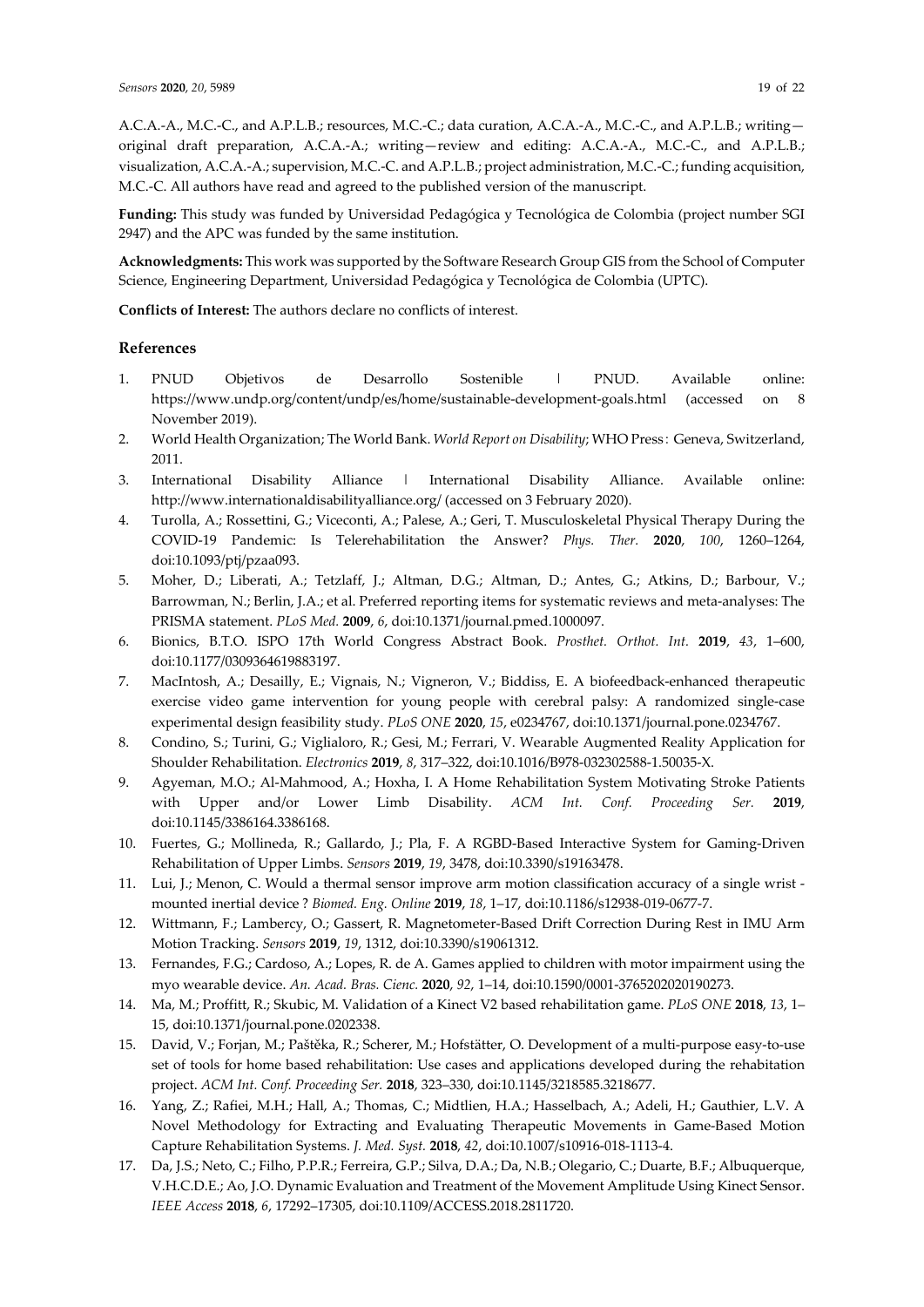- 18. Bonnechère, B.; Jansen, B.; Haack, I.; Omelina, L.; Feipel, V.; Jan, S.V.S.; Pandolfo, M. Automated functional upper limb evaluation of patients with Friedreich ataxia using serious games rehabilitation exercises. *J. Neuroeng. Rehabil.* **2018**, *15*, 1–9.
- 19. Goršič, M.; Cikajlo, I.; Novak, D. Competitive and cooperative arm rehabilitation games played by a patient and unimpaired person : Effects on motivation and exercise intensity. *J. Neuroeng. Rehabil.* **2017**, *14*, 1–18, doi:10.1186/s12984-017-0231-4.
- 20. Wittmann, F.; Held, J.P.; Lambercy, O.; Starkey, M.L.; Curt, A.; Höver, R.; Gassert, R.; Luft, A.R.; Gonzenbach, R.R. Self-directed arm therapy at home after stroke with a sensor-based virtual reality training system. *J. Neuroeng. Rehabil.* **2016**, *13*, 1–10, doi:10.1186/s12984-016-0182-1.
- 21. Bird, M.L.; Cannell, J.; Callisaya, M.L.; Moles, E.; Rathjen, A.; Lane, K.; Tyson, A.; Smith, S. "FIND Technology" : Investigating the feasibility, efficacy and safety of controller- free interactive digital rehabilitation technology in an inpatient stroke population : Study protocol for a randomized controlled trial. *Trials* **2016**, *17*, 1–6, doi:10.1186/s13063-016-1318-0.
- 22. Mobini, A.; Behzadipour, S.; Saadat, M. Test–retest reliability of Kinect ' s measurements for the evaluation of upper body recovery of stroke patients. *Biomed. Eng. OnLine* **2015**, *14*, 1–13, doi:10.1186/s12938-015-0070- 0.
- 23. Nathan, D.; Huynh, D.Q.; Rubenson, J.; Rosenberg, M. Estimating Physical Activity Energy Expenditure with the Kinect Sensor in an Exergaming Environment. *PLoS ONE* **2015**, *10*, 1–22, doi:10.1371/journal.pone.0127113.
- 24. Callejas-cuervo, M.; Díaz, G.M.; Ruíz-olaya, A.F. Integration of emerging motion capture technologies and videogames for human upper-limb telerehabilitation: A systematic review. *Rev. DYNA* **2015**, *82*, 68–75.
- 25. Basteris, A.; Nijenhuis, S.M.; Buurke, J.H.; Prange, G.B. Lag—Lead based assessment and adaptation of exercise speed for stroke survivors. *Rob. Auton. Syst.* **2015**, *73*, 144–154, doi:10.1016/j.robot.2014.08.013.
- 26. OMS Atención médica y rehabilitación. Available online: https://www.who.int/disabilities/care/es/ (accessed on 8 November 2019).
- 27. Guzik-Kopyto, A.; Michnik, R.; Wodarski, P.; Chuchnowska, I. Determination of Loads in the Joints of the Upper Limb during Activities of Daily Living. In *Proceedings of the Advances in Intelligent Systems and Computing*; Piętka, E., Badura, P., Kawa, J., Wieclauek, W., Ed.; Springer: Kamień Śląski, Poland, 2016; Volume 472, pp. 99–108.
- 28. Tobón, R. *The Mocap Book: A Practical Guide to the Art of Motion Capture*; Foris Force: Orlando, FL, USA, 2010.
- 29. Srinivasan, S.R.; Sridhar, S.; Balasubramanian, G.; Vasu, K. Complex Animal Movement Capture and Live Transmission (CAMCALT). In Proceedings of the TENCON 2018—2018 IEEE Region 10 Conference, Jeju, Korea, 28–31 October 2018; pp. 0978–0981.
- 30. Lammatha, K.A.; Chinnusamy, K.; Malgireddy, N.R.C. Marker less motion capture (Mocap) information compressor & facts mining IRC monocular object. *J. Int. Pharm. Res.* **2019**, *46*, 117–124, doi:10.13140/RG.2.2.27762.04800.
- 31. Liao, Y.; Vakanski, A.; Xian, M.; Paul, D.; Baker, R. A review of computational approaches for evaluation of rehabilitation exercises. *Comput. Biol. Med.* **2020**, *119*, 103687, doi:10.1016/j.compbiomed.2020.103687.
- 32. Mandery, C.; Terlemez, Ö.; Do, M.; Vahrenkamp, N.; Asfour, T. Unifying Representations and Large-Scale Whole-Body Motion Databases for Studying Human Motion. *IEEE Trans. Robot.* **2016**, *32*, 796–809, doi:10.1109/TRO.2016.2572685.
	- 33. Callejas-Cuervo, M.; Ruiz, O.A.; Gutiérrez, R. Métodos de captura de movimiento biomecánico enfocados en telefisioterapia. *Pan Am. Health Care Exch. . PAHCE* **2013**, 1–6, doi:10.1109/PAHCE.2013.6568264.
- 34. Solberg, R.T.; Jensenius, A.R. Optical or inertial? Evaluation of two motion capture systems for studies of dancing to electronic dance music. In Proceedings of the SMC 2016—13th Sound Music Computing Conference Proceedings, Hamburg, Germany, 31 August–3 September 2016; pp. 469–474.
- 35. Topley, M.; Richards, J.G. A comparison of currently available optoelectronic motion capture systems. *J. Biomech.* **2020**, *106*, 109820, doi:10.1016/j.jbiomech.2020.109820.
- 36. Wang, X.; Ge, W.; Li, J. Hand tracking and fingertip detection based on Kinect. In *Proceedings of the IOP Conference Series: Materials Science and Engineering*; IOP Publishing: Xi'an, China, 2020; Volume 740.
- 37. Jintronix Sense Your Progress—Jintronix. Available online: http://www.jintronix.com/ (accessed on 19 February 2020).
- 38. 5DT Technologies Home—5DT. Available online: https://5dt.com/ (accessed on 29 July 2020).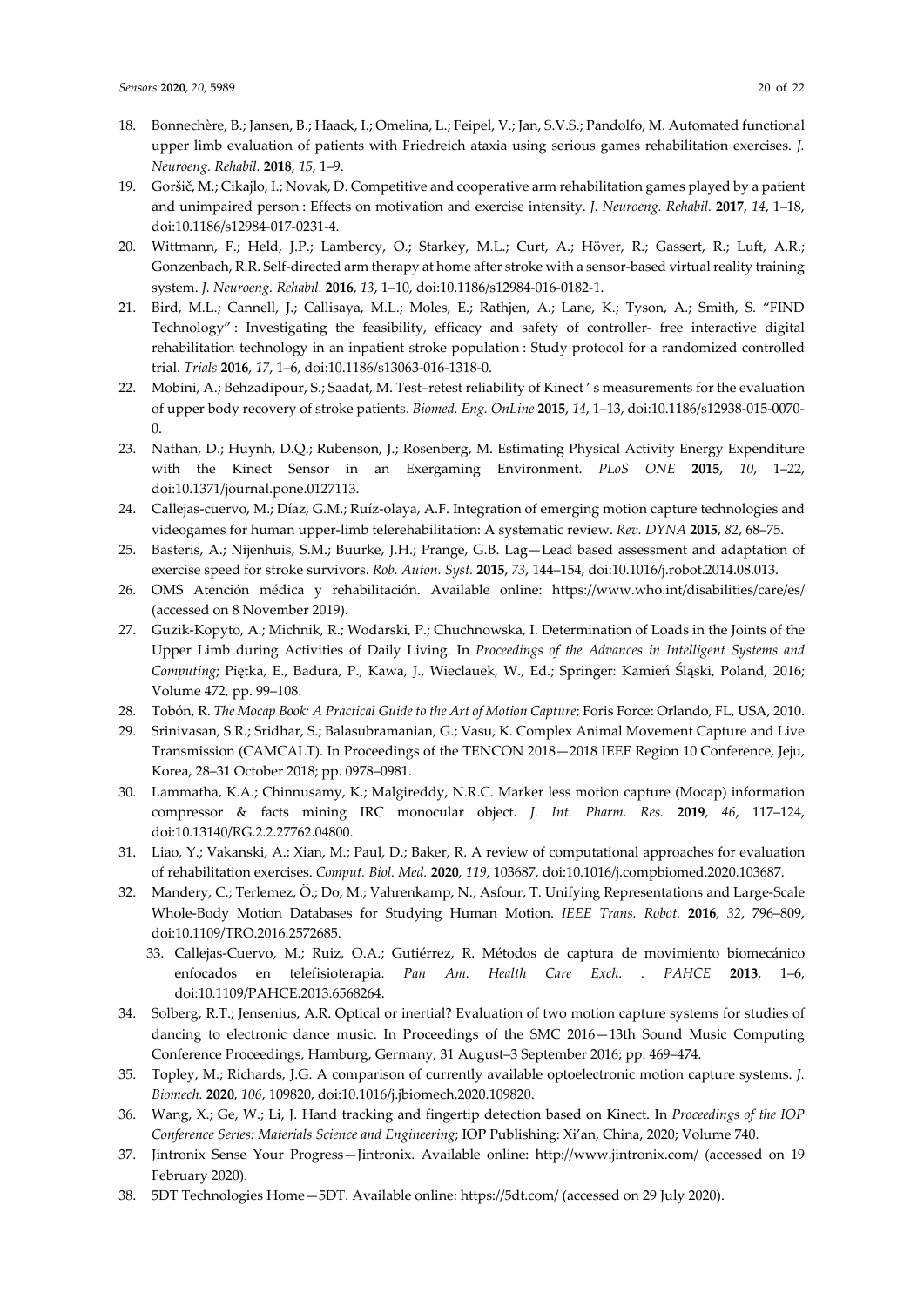- 39. Golomb, M.R.; McDonald, B.C.; Warden, S.J.; Yonkman, J.; Saykin, A.J.; Shirley, B.; Huber, M.; Rabin, B.; AbdelBaky, M.; Nwosu, M.E.; et al. In-Home Virtual Reality Videogame Telerehabilitation in Adolescents With Hemiplegic Cerebral Palsy. *Arch. Phys. Med. Rehabil.* **2010**, *91*, 1–8, doi:10.1016/j.apmr.2009.08.153.
- 40. Pollind, M.; Soangra, R. Development and Validation of Wearable Inertial Sensor System for Postural Sway Analysis. *Meas. J. Int. Meas. Confed.* **2020**, *165*, 108101, doi:10.1016/j.measurement.2020.108101.
- 41. Sers, R.; Forrester, S.; Moss, E.; Ward, S.; Ma, J.; Zecca, M. Validity of the Perception Neuron inertial motion capture system for upper body motion analysis. *Meas. J. Int. Meas. Confed.* **2020**, *149*, 107024, doi:10.1016/j.measurement.2019.107024.
- 42. Feuvrier, F.; Sijobert, B.; Azevedo, C.; Griffiths, K.; Alonso, S.; Dupeyron, A.; Laffont, I.; Froger, J. Inertial measurement unit compared to an optical motion capturing system in post-stroke individuals with footdrop syndrome. *Ann. Phys. Rehabil. Med.* **2019**, *63*, 195–201, doi:10.1016/j.rehab.2019.03.007.
- 43. Khobkhun, F.; Hollands, M.A.; Richards, J.; Ajjimaporn, A. Can we accurately measure axial segment coordination during turning using inertial measurement units (IMUs)? *Sensors* **2020**, *20*, doi:10.3390/s20092518.
- 44. Beange, K.H.E.; Chan, A.D.C.; Beaudette, S.M.; Graham, R.B. Concurrent validity of a wearable IMU for objective assessments of functional movement quality and control of the lumbar spine. *J. Biomech.* **2019**, *97*, 109356, doi:10.1016/j.jbiomech.2019.109356.
- 45. Hafer, J.F.; Provenzano, S.G.; Kern, K.L.; Agresta, C.E.; Grant, J.A.; Zernicke, R.F. Measuring markers of aging and knee osteoarthritis gait using inertial measurement units. *J. Biomech.* **2020**, *99*, 109567, doi:10.1016/j.jbiomech.2019.109567.
- 46. Kinestica Bimeo PRO Neurological Rehabilitation/Stroke—Kinestica—Motivating Neurological Rehabilitation. Available online: http://www.kinestica.com/bimeo-pro.html (accessed on 19 February 2020).
- 47. Hocoma Armeo®Senso—Hocoma. Available online: https://www.hocoma.com/solutions/armeo-senso/ (accessed on 19 February 2020).
- 48. Wittmann, F.; Lambercy, O.; Gonzenbach, R.R.; Van Raai, M.A.; Hover, R.; Held, J.; Starkey, M.L.; Curt, A.; Luft, A.; Gassert, R. Assessment-driven arm therapy at home using an IMU-based virtual reality system. *IEEE Int. Conf. Rehabil. Robot.* **2015**, 707–712, doi:10.1109/ICORR.2015.7281284.
- 49. Boyali, A.; Hashimoto, N.; Matsumoto, O. Hand posture and gesture recognition using MYO armband and spectral collaborative representation based classification. In Proceedings of the 2015 IEEE 4th Global Conference on Consumer Electronics (GCCE), Osaka, Japan, 27–30 October 2015; pp. 200–201.
- 50. Fan, Y.; Yang, C.; Wu, X. Improved teleoperation of an industrial robot arm system using leap motion and MYO armband. In Proceedings of the 2019 IEEE International Conference on Robotics and Biomimetics (ROBIO), Dali, China, 6–8 December 2019.
- 51. Popovici, I. Experimental results on the accuracy of the Myo Armband for short-range pointing tasks. In Proceedings of the 15th International Conference on Development and Application Systems, DAS 2020— Proceedings, Suceava, Romania, 21–23 May 2020; pp. 185–188.
- 52. Valve Corporation Dashy Square en Steam. Available online: https://store.steampowered.com/app/461230/Dashy\_Square/ (accessed on 10 August 2020).
- 53. Unity Technologies Unity. Available online: https://unity.com (accessed on 12 August 2020).
- 54. World Health Organization Cardiovascular Diseases. Available online: https://www.who.int/healthtopics/cardiovascular-diseases/#tab=tab\_1 (accessed on 2 July 2020).
- 55. Ramlee, M.H.; Gan, K.B. Function and Biomechanics of Upper Limb in Post-Stroke Patients—A Systematic review. *J. Mech. Med. Biol.* **2017**, *17*, 1–19, doi:10.1142/S0219519417500993.
- 56. Martínez de Zabarte Fernández, J.M.; Ros Arnal, I.; Peña Segura, J.L.; García Romero, R.; Rodríguez Martínez, G. Bone health impairment in patients with cerebral palsy. *Arch. Osteoporos.* **2020**, *15*, 3–9, doi:10.1007/s11657-020-00753-0.
- 57. Koeppen, A.H.; Mazurkiewicz, J.E. Friedreich ataxia: Neuropathology revised. *J. Neuropathol. Exp. Neurol.* **2013**, *72*, 78–90, doi:10.1097/NEN.0b013e31827e5762.
- 58. Li, S.; Xue, J.J.; Hong, P.; Song, C.; He, Z.H. Comparison of energy expenditure and substrate metabolism during overground and motorized treadmill running in Chinese middle-aged women. *Sci. Rep.* **2020**, *10*, 1– 7, doi:10.1038/s41598-020-58791-0.